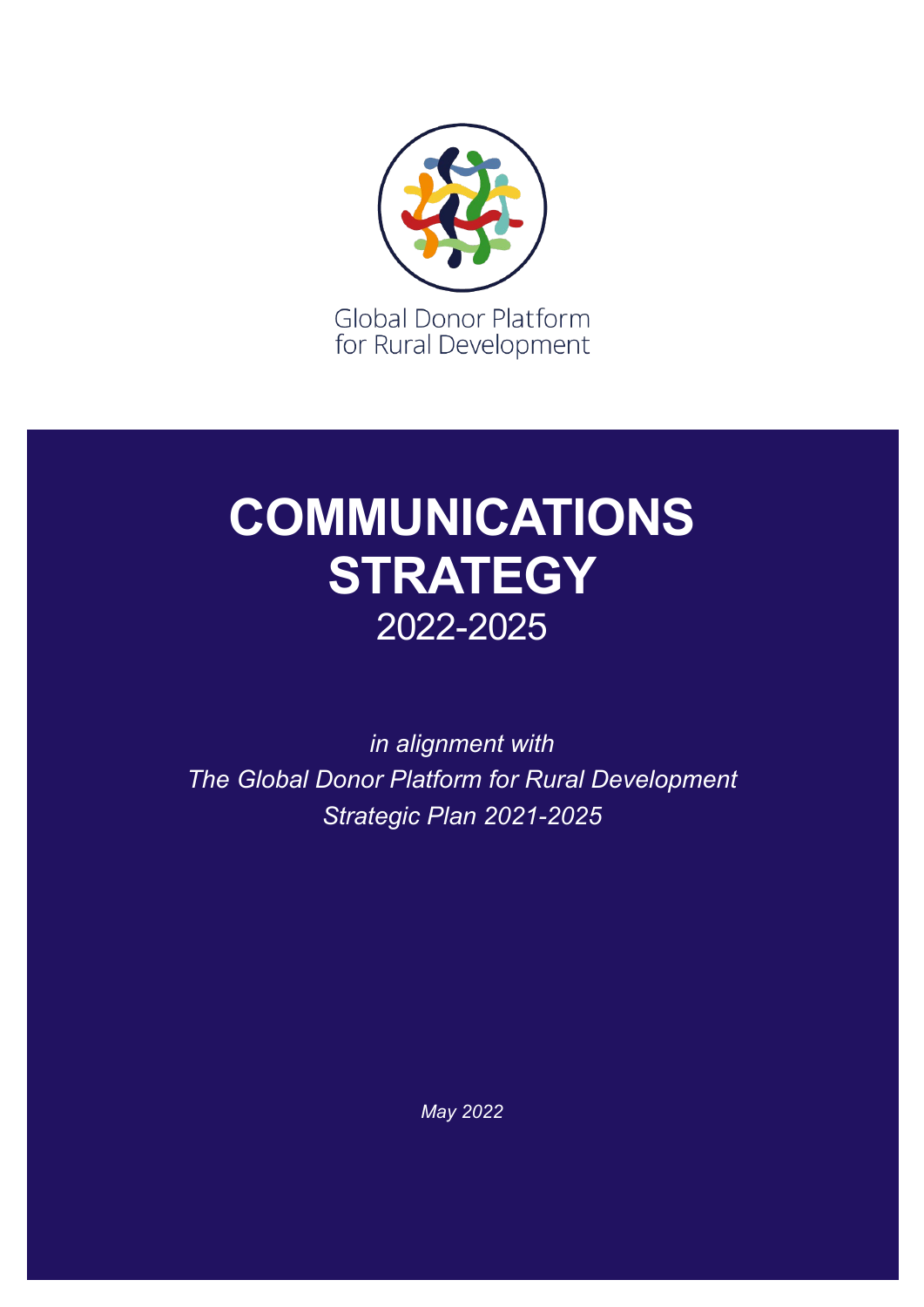#### **Table of Content**

| $\mathbf{1}$ . |  |
|----------------|--|
| 1.1            |  |
| 2.             |  |
| 2.1            |  |
| 2.2            |  |
| 3.             |  |
| 4.             |  |
| 4.1            |  |
| 5.             |  |
| 5.1            |  |
| 5.2            |  |
|                |  |
|                |  |
|                |  |
|                |  |
| 6.             |  |
| 6.1            |  |
| 6.2            |  |
| 7.             |  |
| 7.1            |  |
|                |  |
| 7.2            |  |
|                |  |
| 7.3            |  |
|                |  |
|                |  |
| 7.4            |  |
|                |  |
|                |  |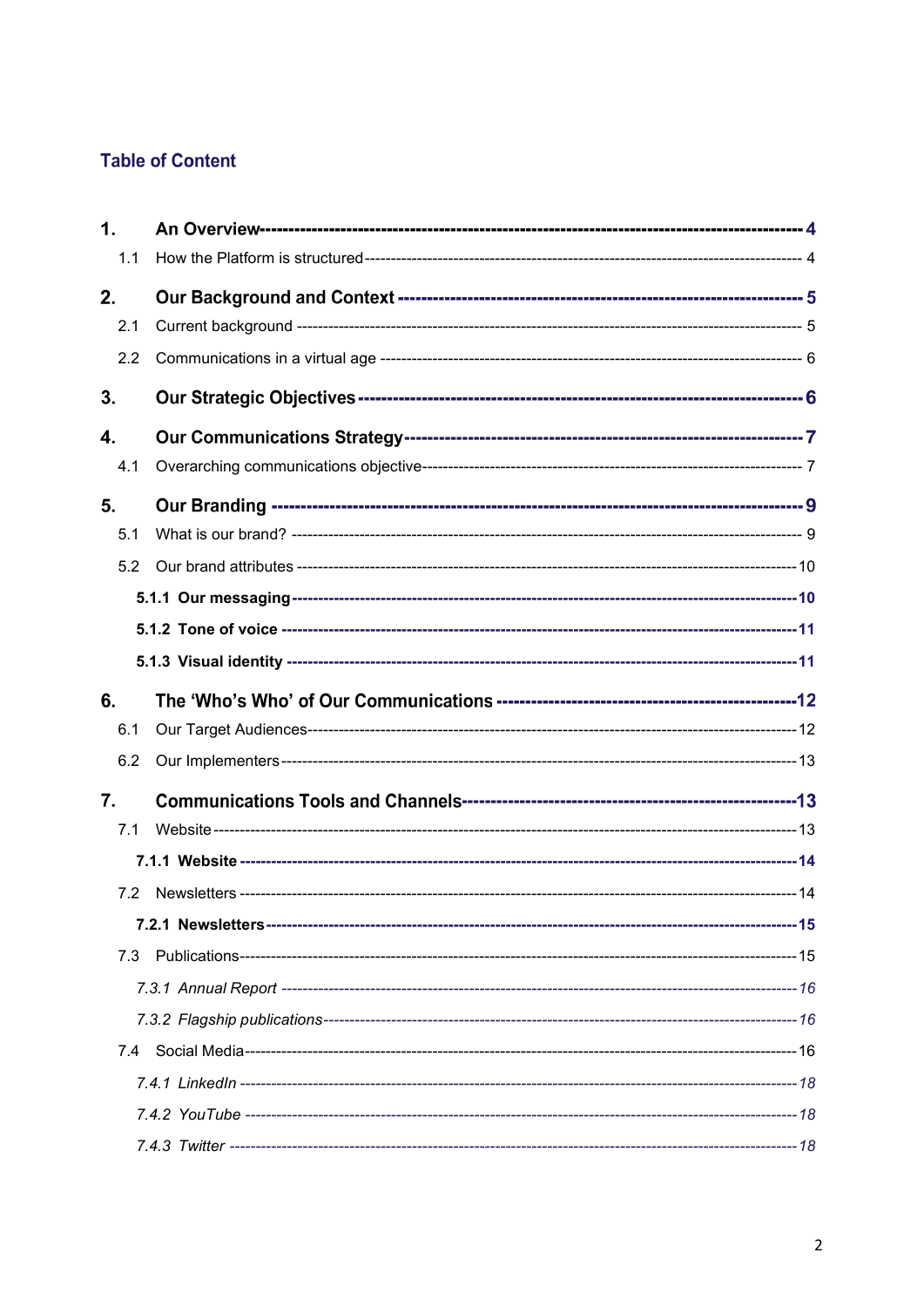| 7.5 |                                                                                                        |  |
|-----|--------------------------------------------------------------------------------------------------------|--|
|     |                                                                                                        |  |
|     |                                                                                                        |  |
|     |                                                                                                        |  |
|     |                                                                                                        |  |
|     |                                                                                                        |  |
|     |                                                                                                        |  |
|     |                                                                                                        |  |
| 8.  |                                                                                                        |  |
| 8.1 |                                                                                                        |  |
| 8.2 |                                                                                                        |  |
| 9.  |                                                                                                        |  |
|     |                                                                                                        |  |
|     |                                                                                                        |  |
| 10. |                                                                                                        |  |
|     |                                                                                                        |  |
|     | 10.2 Establishing a network of communicators: Maximizing outreach and output -----------------------24 |  |
|     |                                                                                                        |  |
|     |                                                                                                        |  |
|     |                                                                                                        |  |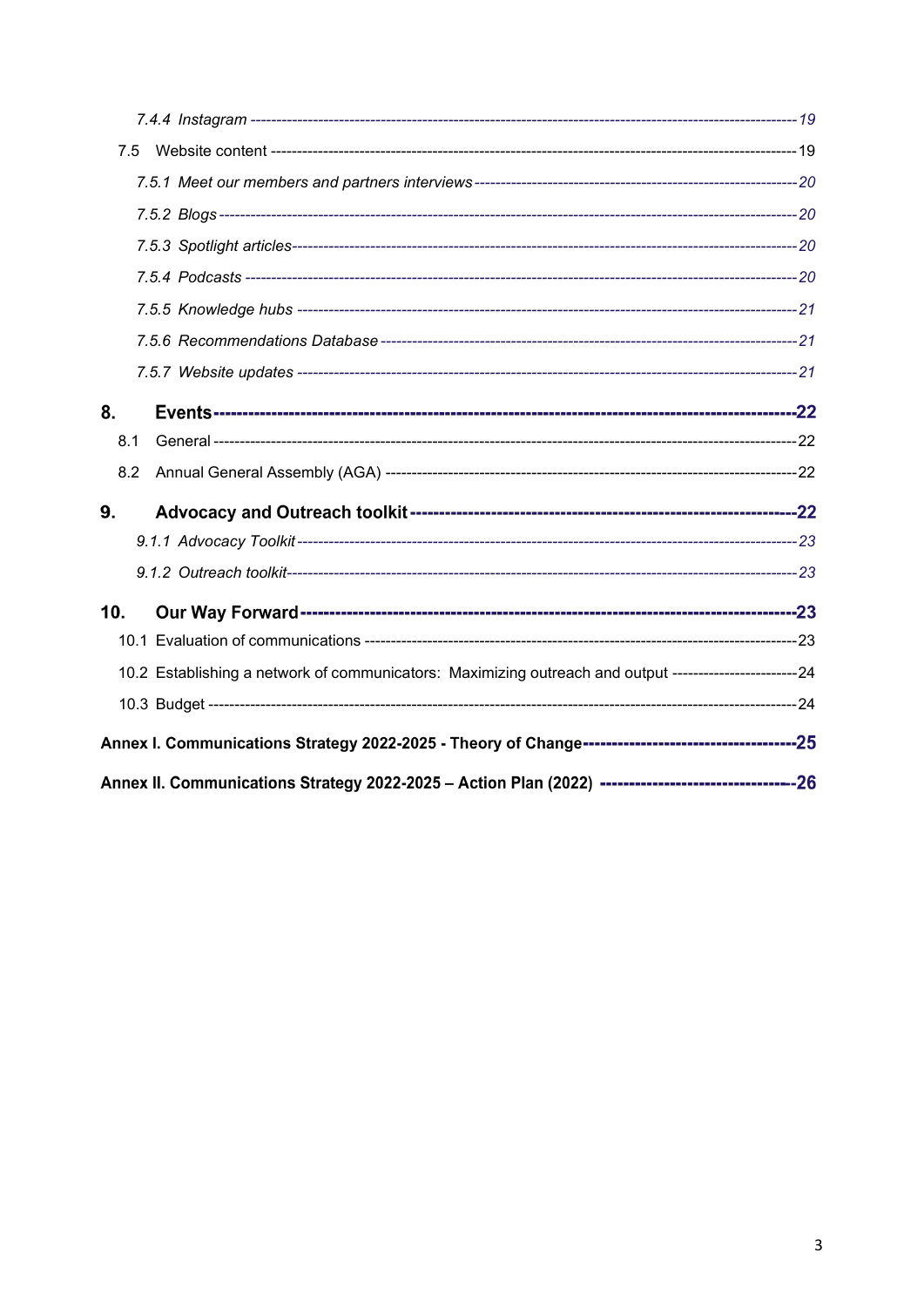#### $\mathbf 1$ An Overview

The Global Donor Platform for Rural Development is a network/partnership of 40 bilateral and multilateral development agencies, international financial institutions, intergovernmental organizations and foundations. The Platform was formed in 2003 through the collective action to lobby for increased public and private investments in agriculture and rural development. The promotion of development effectiveness for inclusive and sustainable rural transformation as a prime objective of the Platform derives from the global call to implement Agenda 2030 and the agreement on Financing for Development (F4D) by the international community and developing countries.

#### **1.1 How the Platform is structured**



The Platform is comprised of:

#### **Members**

A network of bilateral and multilateral development agencies, international financing institutions, intergovernmental organizations and foundations. The current membership total is 40.

#### **Focal Points**

Each member appoints a contact point to represent the respective organization at Platform meetings and to keep colleagues in their organizations informed about new developments in the international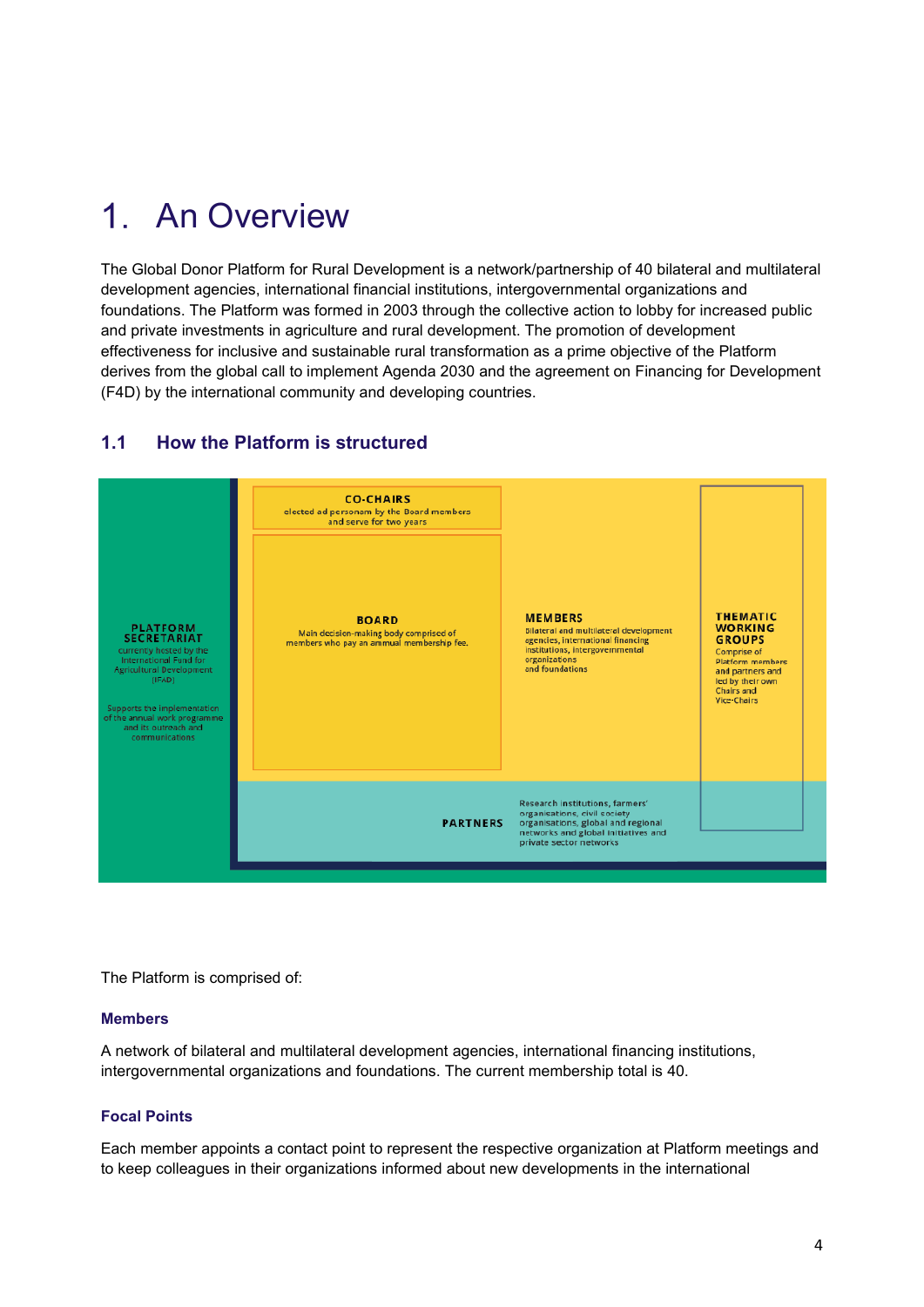community and Platform outcomes. Contact points actively participate in the formulation of joint Platform policies and work programmes. They may speak on behalf the Platform at international events. Note that the work streams of the Platform also involve representatives of member organizations who are not the contact points.

#### **Board**

The Board is the Platform's main decision-making body which comprises the focal points of all Platform members who pay an agreed annual membership fee.<sup>[1](#page-4-0)</sup> Unless otherwise specified, decisions are taken by two-thirds majority vote. Physical board meetings are convened at least once a year following the Annual General Assembly in January/February of each year and one virtual board meeting in June of each year.

#### **Co-Chairs**

The Platform has Co-Chairs, who are elected *ad personam* by the Board members and serve for two years. The Platform Co-Chairs also serve as Chairs of the Board.[2](#page-4-1)

#### **Thematic Working Groups**

Working groups with a thematic focus consisting of members and partners, led by their own Chairs and Vice-Chairs to generate a higher level of donor coordination and knowledge sharing around specific technical expertise.

#### **Partners**

The Platform enters into partnerships with research institutions, farmers' organisations, civil society organisations, global and regional networks and global initiatives and private sector networks which share a common interest in agriculture and rural development. Each partner organisation nominates a contact person to serve as the official link to the Platform. Representatives from partner organisations are invited to engage in the work streams of the Platform and attend Platform meetings.

#### **Secretariat**

The management unit of the Platform to support the implementation of the annual work programme and its outreach and communications. The Secretariat works closely with the Co-Chairs on strategic directions of the Platform and supports the working groups of the Platform on specific themes of common interest and engagement in international events. Since 2020, the Secretariat is hosted by the International Fund for Agricultural Development (IFAD) in Rome, Italy.

## 2. Our Background and Context

#### **2.1 Current background**

The Platform is a unique space for donors to come together to discuss, network, exchange knowledge, and coordinate around a common vision on the role of rural development in tackling global poverty and

<span id="page-4-0"></span><sup>1</sup> Current Board members are Australia, the Bill & Melinda Gates Foundation, the European Commission, Finland, France, Germany, the International Fund for Agricultural Development (IFAD, Italy, the Netherlands, Switzerland, the United States and the United Kingdom.

<span id="page-4-1"></span> $2$  The current Co-Chairs are the European Commission and Australia.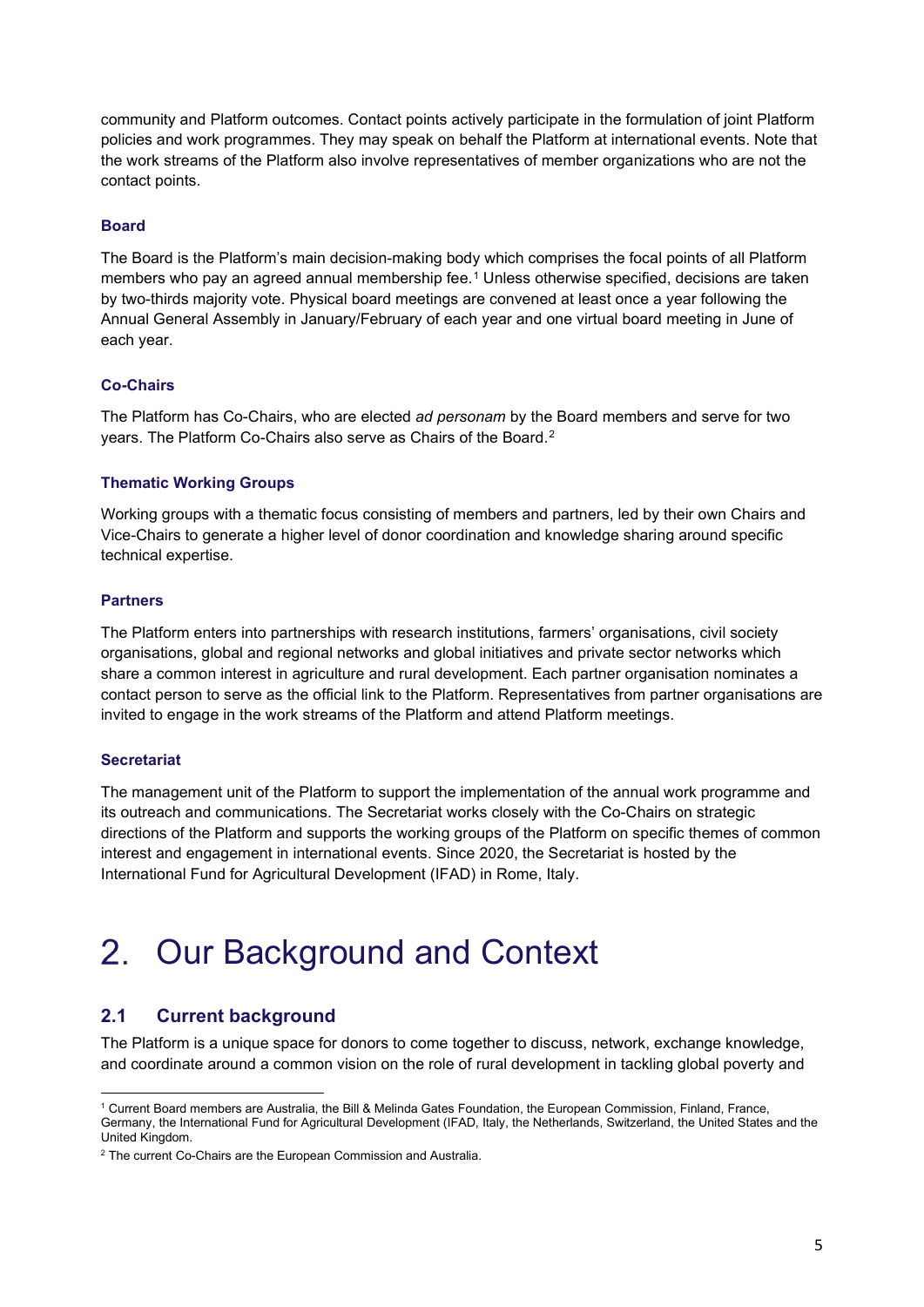hunger. Any sound communications strategy for the GDPRD should aim to facilitate these exchanges, getting the right information to the right people, to both inform and inspire Platform discussions and decisions leading to better donor coordination and harmonization.

The Strategic Plan 2021-2025, approved in February 2021, explicitly recognizes the role of communications and outreach in ensuring the Platform remains useful and relevant as a convenor. This updated communications strategy follows the principles of the Plan, focusing on the rural development and food systems nexus, which are the two backbones of the Donor Platform's vision and mission.

With the Secretariat now fully established at IFAD since July 2020, the guiding principle of the communications strategy remains unchanged - to respond to the needs and demands of the membership in an effective and innovative manner. The concept is based on the triad of (i) creating content stringency; (ii) assuring its coherence with target audiences through (iii) the use of appropriate tools and medium-term communications planning.

This update also aims to respond to frequent calls from the Board to enhance the Secretariat's capacity to produce sharper, more targeted and impactful communications. This will both strengthen the connections within its membership and widen the Platform's outreach to potential members and partners.

#### **2.2 Communications in a virtual age**

Since 2020, communications became mostly virtual due to the Covid-19 pandemic. Online fatigue and increasingly crowded virtual content are challenges to consider in devising effective tools to reach these communications objectives. Current outreach methods will be reviewed and if necessary, new ones adopted to make sure our target audiences remain fully engaged and communications products appear front and center on all mediums. **Overall, the Platform's communications approach will be even more purposeful and visual, to better present the vibrant environment of the Platform and consequently, to capture and retain audience attention.**

#### Our Strategic Objectives3.

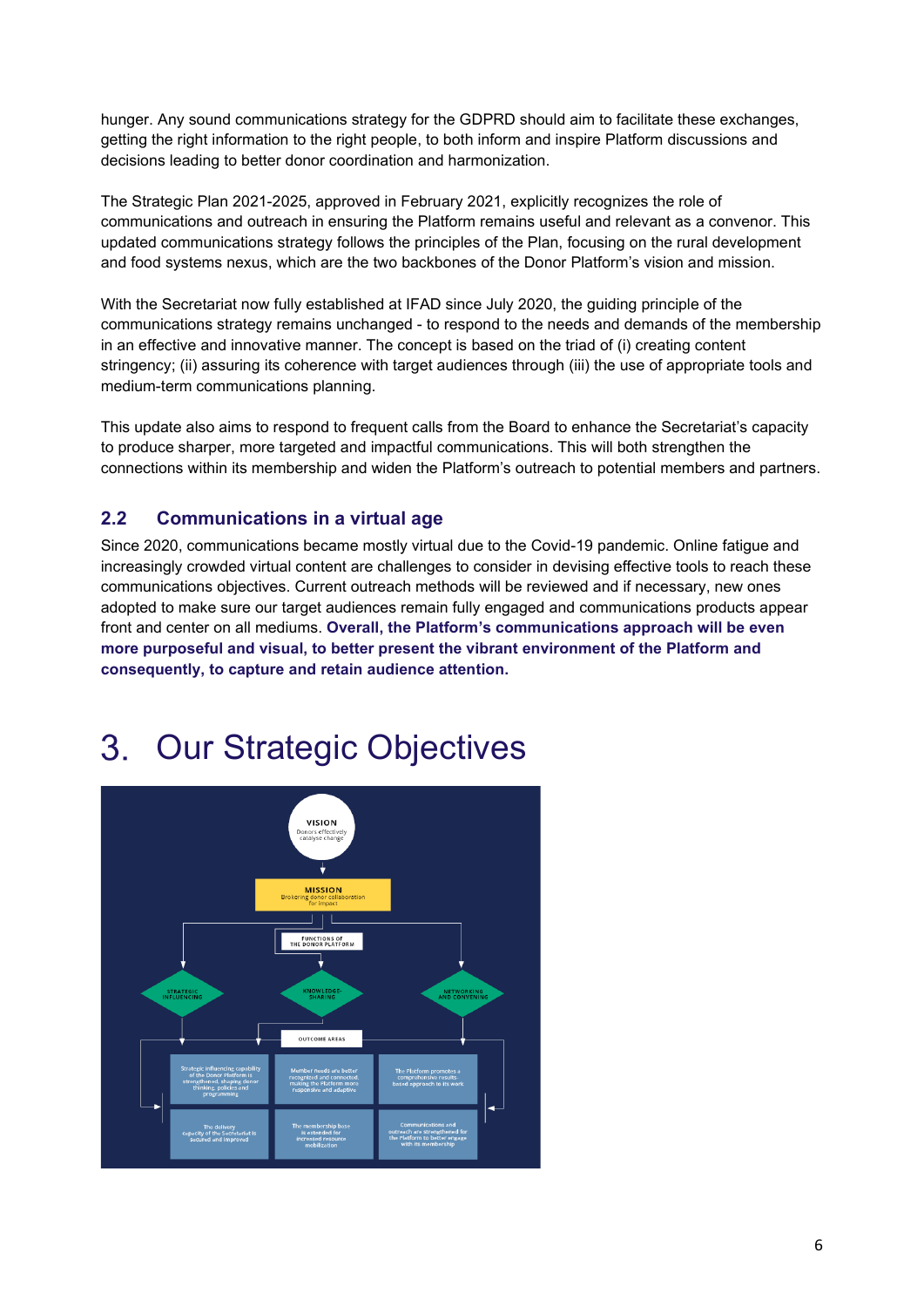#### **Vision and mission**

As cited in the Strategic Plan 2021-2025, the Platform's **vision** is:

#### **Donors effectively catalyse change.**

Donor investments enable transformation of food systems for better access to safe and nutritious food, improved environmental sustainability and more prosperous rural communities.

The Platform's **mission** is:

#### **Brokering donor collaboration for impact.**

The platform brokers donor collaboration to enhance the impact of their policies, investments and programmes for food systems and rural development.

The Platform seeks to achieve its vision and mission through:

- **Strategic influencing**, to help shape the thinking, policies and programming of the global donor community and other actors on food systems and rural development to accelerate progress towards the sustainable development goals (SDGs) and longer-term prosperity and sustainability.
- **Knowledge sharing**, to broker the sharing of evidence, lessons, insights and technical expertise necessary for donors to align efforts, learn from each other and improve the impact of their food system and rural-development related policies and programmes.
- **Networking and convening**, to strengthen networking, relationships and communication between donors and other actors as a foundation for collaboration and innovation.

## 4. Our Communications Strategy

The Communications Strategy 2022-2025 is built on a theory of change which was developed in line with the principles of the Strategic Plan 2021-2025. The theory of change clearly identifies the overarching communications objective and provides the basis for identifying and planning communications opportunities and activities that lead to the outcomes identified as preconditions for achieving the Platform's long-term strategic goals. This approach is in line with the Secretariat's results-based approach.

#### **4.1 Overarching communications objective**

The Platform's communications objectives have been developed to achieve the objectives of the Strategic Plan 2021-2025. The communications strategy's **overarching objective** is:

Wider recognition of the GDPRD to increase donor coordination, influencing and knowledge around the thinking, policies and programming on agriculture, rural development and food systems.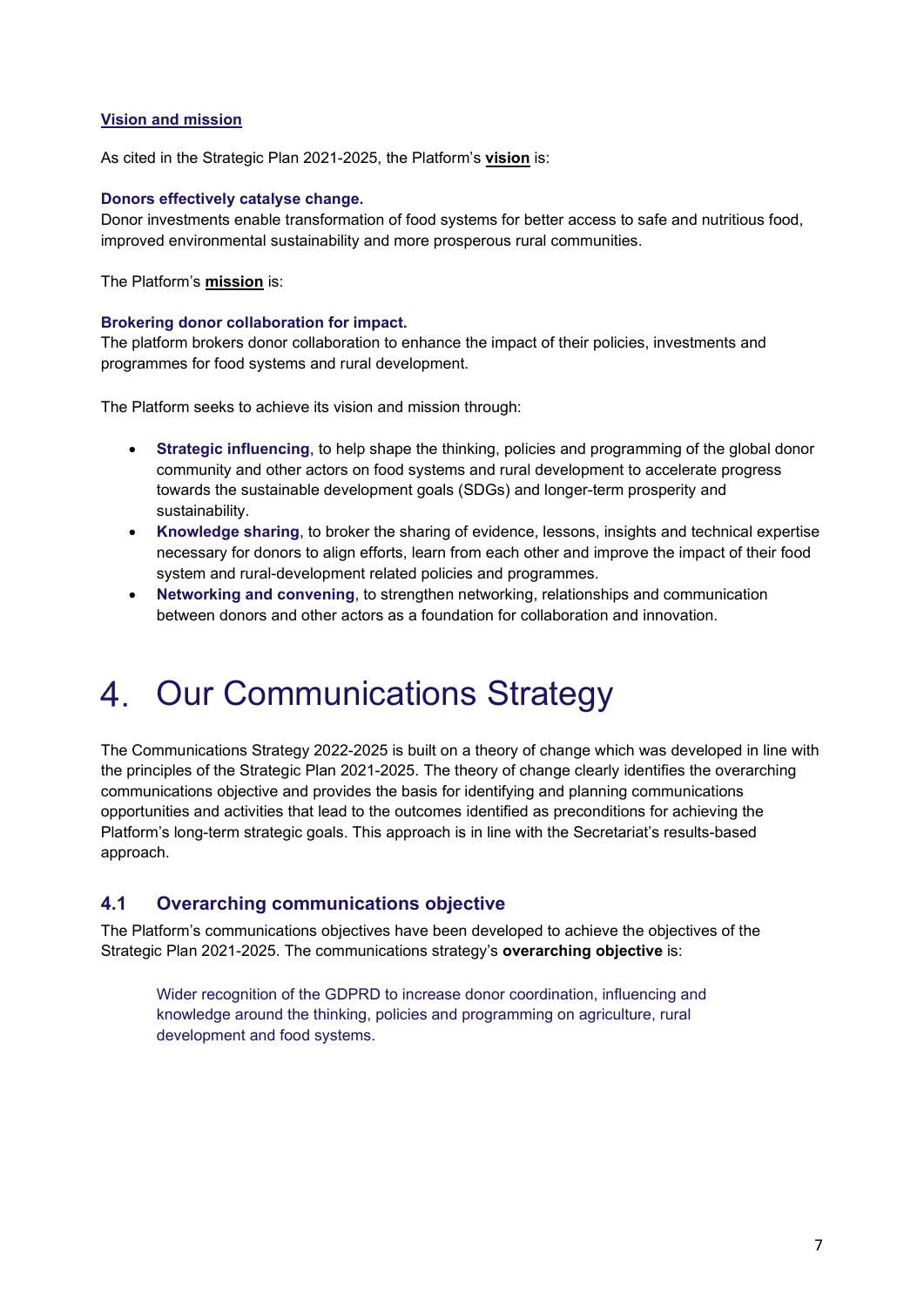#### **Specific communications objectives**

Specific communications objectives and outcomes contribute directly to achieving the overarching objective. These are:

#### **OBJECTIVE 1.**

**Place the Platform and its members' programmes, strategies and policies high on the rural development and food security agenda.**

#### **Outcome areas:**

**1.1: Value**: The value and relevance of the Platform are demonstrated.

**1.2: Awareness raising:** Greater awareness and understanding of the Platform's focus on the food systems agenda and its links to SDG 2 is generated.

**1.3: Positioning**: The Platform is positioned as a forward-looking voice on donor action and coordination through high-level discussions, exchange of knowledge, and by engagement with senior-level champions to speak about the Platform.

#### **OBJECTIVE 2.**

**The Platform is an effective and efficient space to promote relevant donor-led discussions and debates on agriculture, rural development and food security.**

#### **Outcome areas:**

**2.1: Relevance:** Members and partners are both informed on and included in ongoing international food systems and rural development-related dialogues.

**2.2: Collaboration:** Offline and online communications presence is established, with opportunities generated for new dialogues, information exchange as well as connections with a broader professional and age group audience.

**2.3: Networking and innovation:** Annual General Assemblies and Platform events, workshops and meetings are well attended and achieve the intended outcomes and impact.

**2.4: Broadening membership:** Membership and partnerships are expanded through effective outreach tools and more targeted contact lists.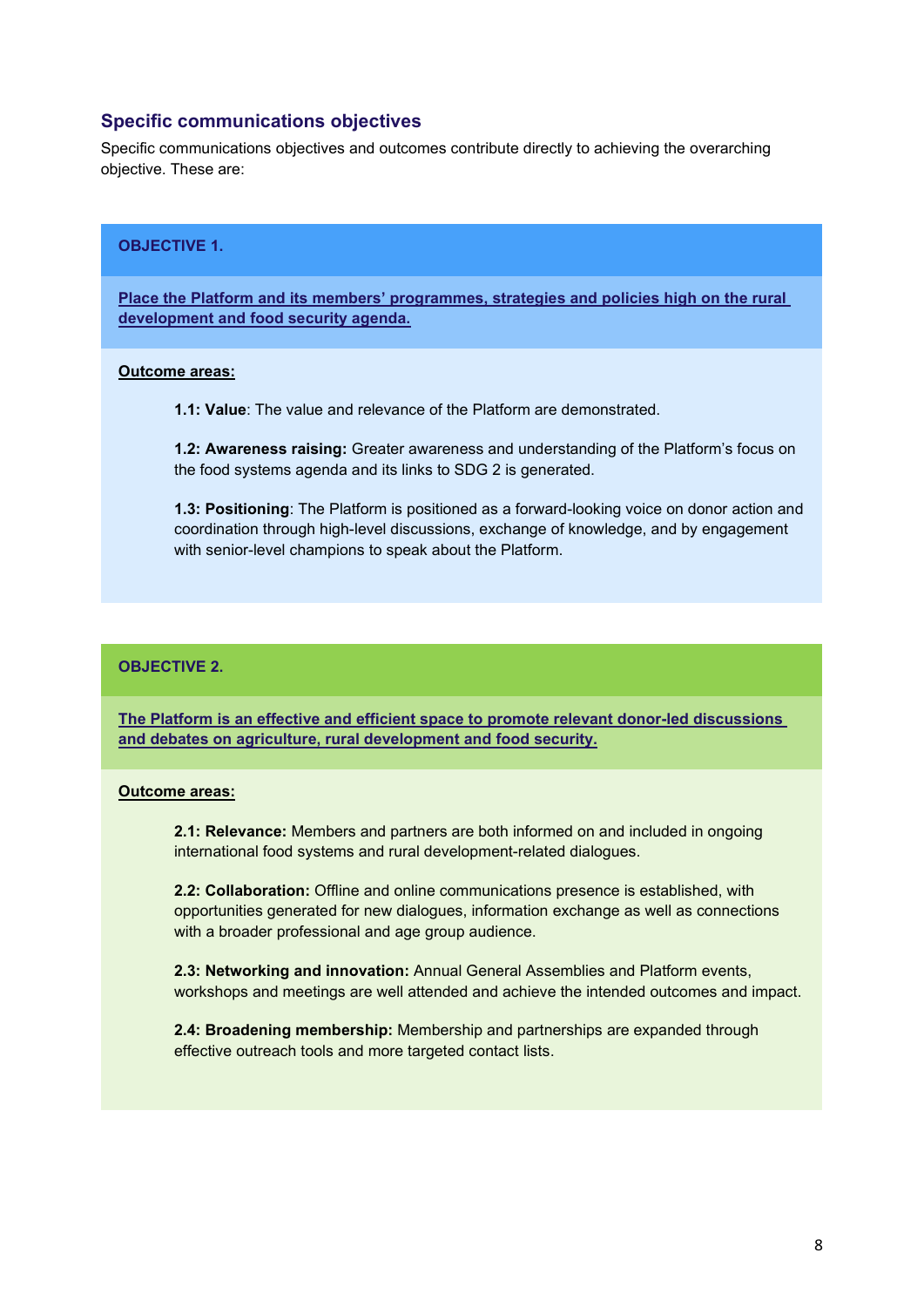#### **OBJECTIVE 3.**

**The Platform acts as a community hub which promotes the members' common vision of rural development as key to achieving Agenda 2030.**

#### **Outcome areas:**

**3.1: Knowledge exchange:** Greater awareness is created amongst Platform members, thematic working groups and partners on each other's knowledge, work and experiences.

**3.2: Hub:** The Platform is established as an entry point to being updated on donor-led rural development and food systems processes, projects and dialogues.

**3.3: Impact:** Platform activities are linked to current global debates (including the SDGs) and are championed by members and partners. Collaborative communications with host organization IFAD and Rome-based agencies is achieved.

**3.4: Advocacy and outreach:** Deeper understanding is generated around the Platform's role, history and influence.

*See Annex I for the Communications Strategy theory of change diagram.*

#### 5. Our Branding

Every encounter with the Platform leaves an impression that is its identity or brand. This brand exists whether or not there is concerted effort to build one. Making sure this set of features and attributes accurately conveys the Platform's identity and is consistent across all mediums is a key consideration in this communications strategy. Our brand can be used to achieve our strategic objectives.

The Platform is the sum of its members. Its branding is the identity of the unique space where all members come together. It must be clear that the Platform branding is only for this unique space and therefore, is supported by its member organizations without replacing their own organizations' branding.

The Platform branding ensures its activities are recognized amongst its target audience through consistent use of its unique set of features and attributes. This includes targeted Platform messaging, logo, tone of voice and visual identity. Having brand familiarity from our audience ensures our work and knowledge base are amplified and goes the extra mile in terms of collective influence and usefulness.

#### **5.1 What is our brand?**

In line with the new Strategic Plan, the Platform should come across in all of its communications as:

- A **strategic influencer** on food systems and rural development; and
- A space to **share knowledge** and to **network and convene**, on accelerating progress towards the sustainable development goals (SDGs), to ensure longer-term prosperity and sustainability in rural areas.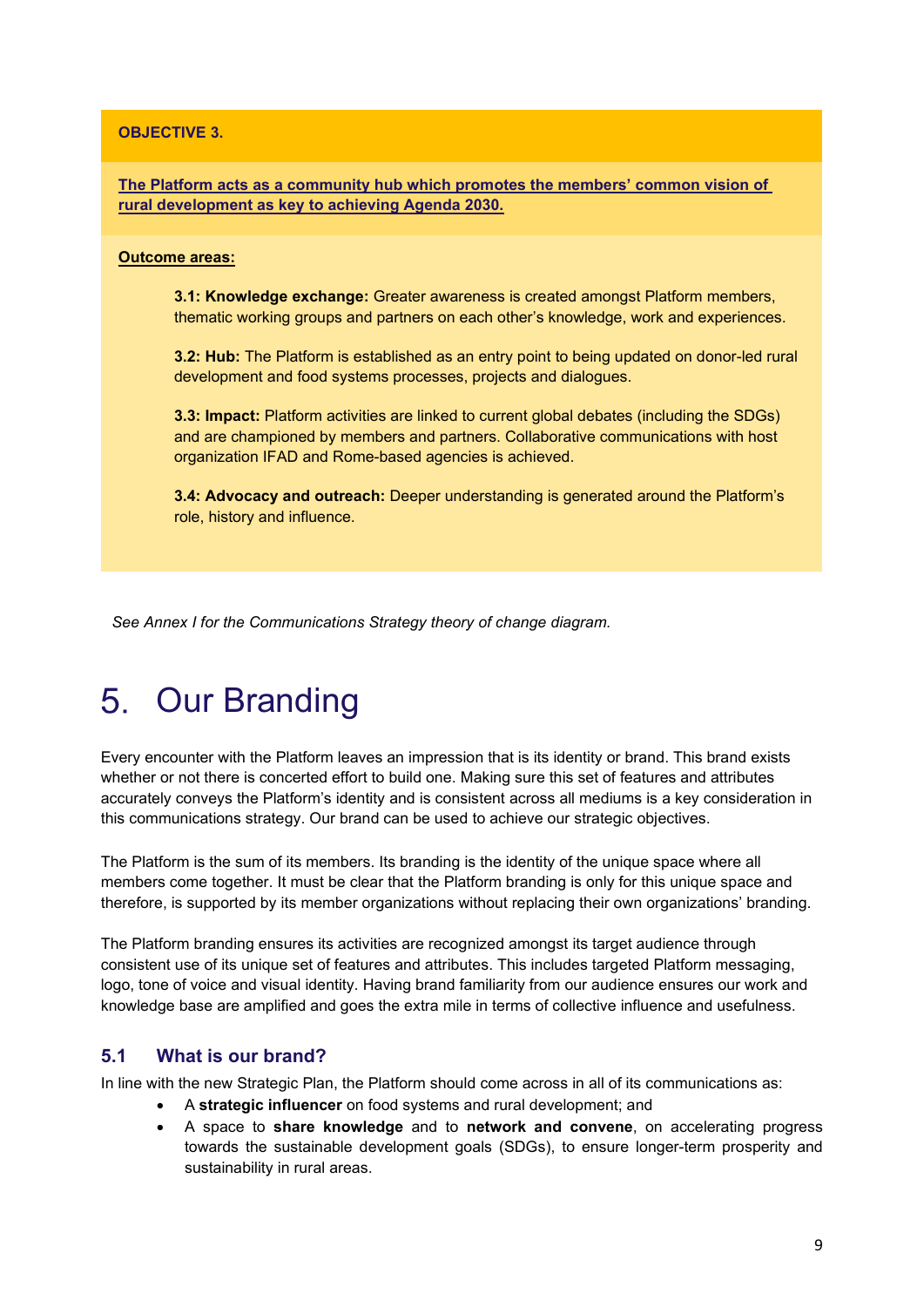#### **5.2 Our brand attributes**

Brand attributes that can help us achieve this include the Platform's **messaging**, its **tone of voice**, and its **logo** and **visual identity**. All three are updated to align with the new Strategic Plan 2021-2025.

#### **5.2.1 Our messaging**

In its communications, the Platform should be seen as:

- Responsive and dynamic. A network that can share information and knowledge quickly to both members and those interested in food security and rural development;
- Be the first entry point to new emerging topics relevant to the Platform membership (thought leadership); and
- Be the space to discuss these topics informally and safely.

The Secretariat should be seen as:

- **Proactive**
- Responsive
- **Innovative**

To standardize the introduction of the Platform to our audiences, a short elevator pitch has been created for universal use. The purpose of this short pitch is to convey an immediate impression of the Platform to a broad spectrum of audiences and why they should pay attention.

#### **OUR ELEVATOR PITCH:**

The Global Donor Platform for Rural Development is a vibrant partnership, advocacy and knowledge network of key donors focusing on food security and rural development.

#### **OUR BOILERPLATE:**

The Global Donor Platform for Rural Development is a unique group of key donors who come together to discuss, align and exchange knowledge around their thinking, policies and programming, focusing on agriculture, rural development and food systems. Since 2003, the GDPRD has strived for better donor coordination to accelerate change towards zero hunger by 2030.

Current membership includes 40 bilateral and multilateral development agencies, international financing institutions, intergovernmental organizations and foundations with numerous partners in the international development world.

#### **Thematic messaging**

A sharpened focus on the food systems agenda means communications efforts can concentrate on a more targeted range of debates and activities. Content gathering, messaging and storytelling efforts can be more concerted and easily leveraged across the different communications channels.

In line with the Strategic Objectives 2021-2025, Platform efforts have been concentrated on food systems transformation and communication messaging have been centered around this broad theme. Messaging around the Platform's thematic working groups are also targeted for full impact. However, it is key that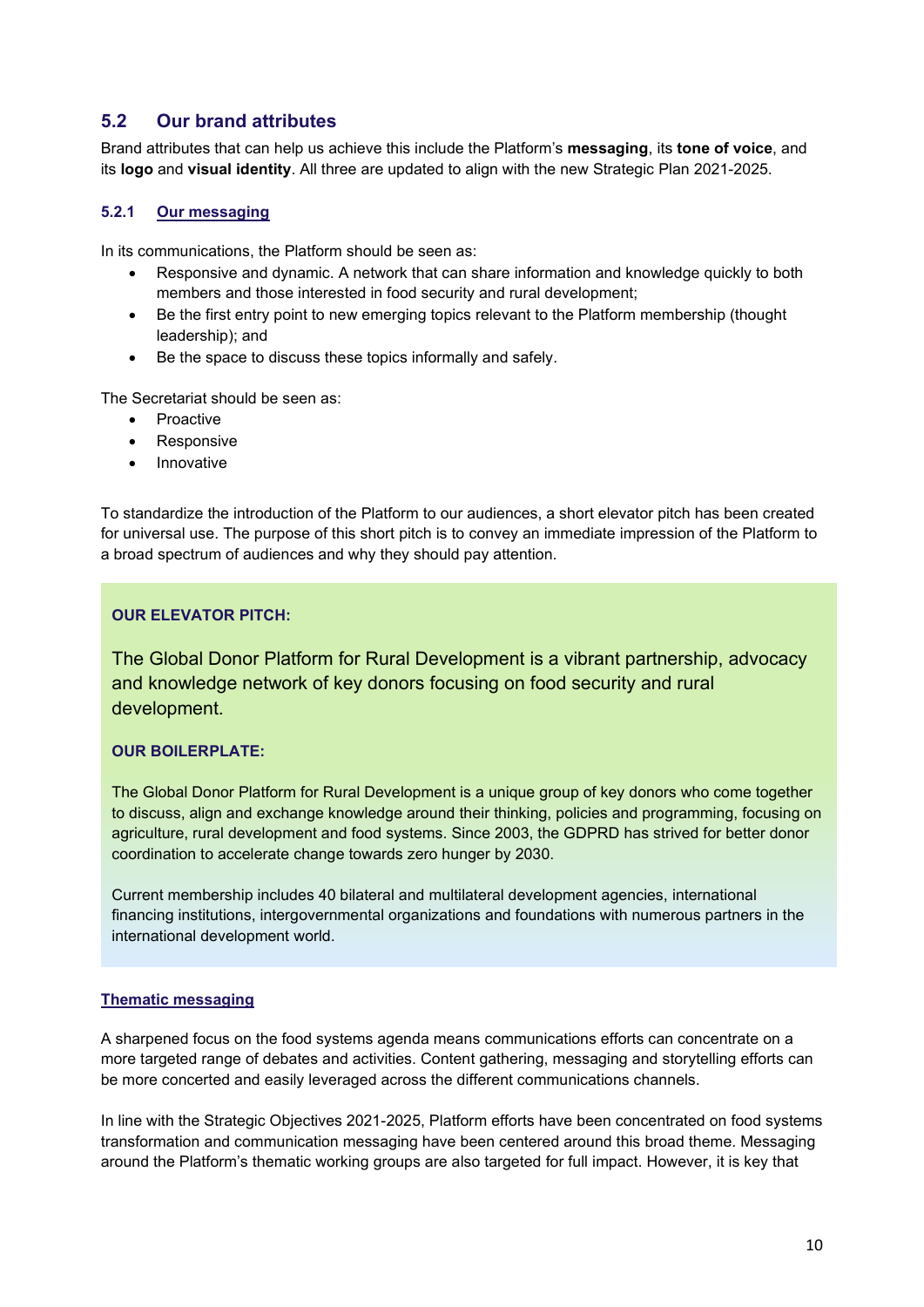any thematic messaging always fall under the Platform's umbrella mission of a group of vibrant and engaged donors who share a common commitment to rural development and finding effective pathways to achieving the SDGs.

#### **5.2.2 Tone of voice**

Shorter and more direct messaging can go a long way in successfully implementing our brand and communications strategy. Presenting the Platform and its objectives in clear language can resonate with both our membership and to those not yet familiar with our work and focus areas. It can also reach those in influential positions who may not have an expert background to understand the often complex issues within food systems and rural development debates. The Platform's tone of voice should be authoritative yet approachable.

#### **5.2.3 Visual identity**



A clear and consistent visual impression of the Platform can further amplify its communications efforts. A cohesive visual identity means its logo, fonts, iconography and colour palette are used consistently and in sync across all of its communications channels. This builds audience familiarity with the Platform brand with higher interactive rates with its existing and potential audience.

The brand does not aim to be a household name, but the purpose is to increase participation rates of Platform events and visits to its website, more dialogue through its social media channels, and more willingness from the Platform audience to both contribute and generate new communications content.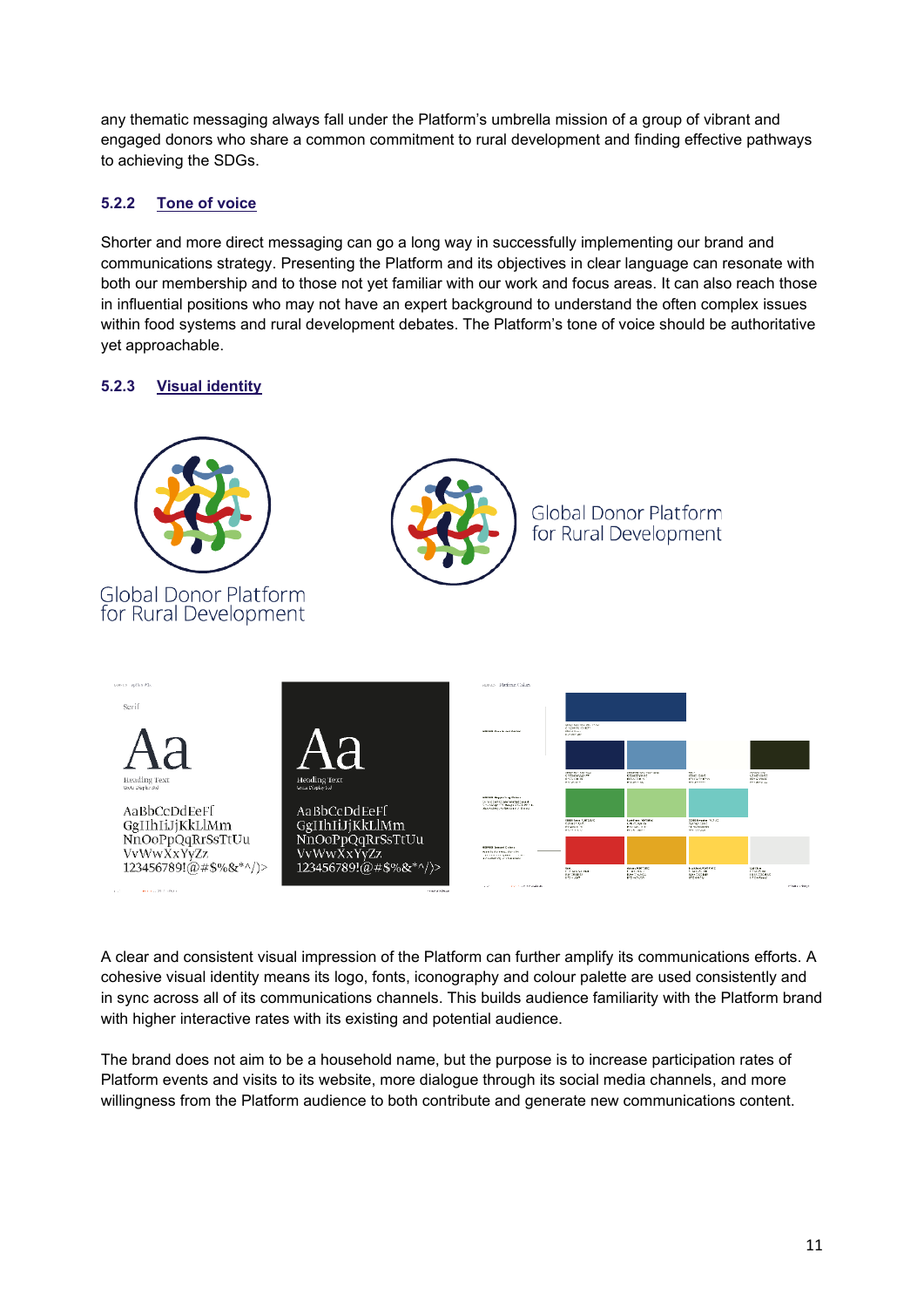A strong visual identity can also be used to help make complex content more palatable through visualization, and advocacy and outreach more effective by building recognition also through consistent visual cues.

The Platform logo, colour palette and fonts have been updated in 2022 for optimal digital and print representation on all communications efforts, from events, publications, website and newsletters. This was a fit-for-purpose exercise to ensure the visual toolkit is up to industry standard.

## The 'Who's Who' of Our Communications

#### **6.1 Our Target Audiences**

### **Target audience 1: Existing members and partners**  Secretariat time allocation: 60%

**Target audience 2: Wider donor and rural development community not yet engaged with Global Donor Platform (including non-active focal points)**  Secretariat time allocation: 20%

**Target audience 3: The external community interested in food systems and rural development, including audience identified as supporters and influencers, with a special focus on women and youth**

Secretariat time allocation for the audience: 20%

**Target audience 4: General audience not yet interested in our focus areas** No additional time allocation to the Secretariat. A strong identity with an approachable voice can also capture an audience not yet interested in our focus areas through social media and word of mouth.

Platform communications principally aim to serve the needs of its network members and partners (target audience 1), in particular (but not exclusively) the respective focal points. The Platform's primary audience is the donor community (target audiences 1 and 2), including areas dedicated to thematic experts and development partners.

A new website, revamped newsletters, increased social media engagement and a more approachable tone voice can extend the Platform's communications reach to target audience 3. Target audience 4 can ultimately be reached through a steady increase in online engagement as well as social media presence and connections. Champions of the Platform could be identified from target audiences 1 and 2 for both internal and external outreach across all target audiences.

Successful engagement with target audiences 1 and 2 is when members feel well-equipped to develop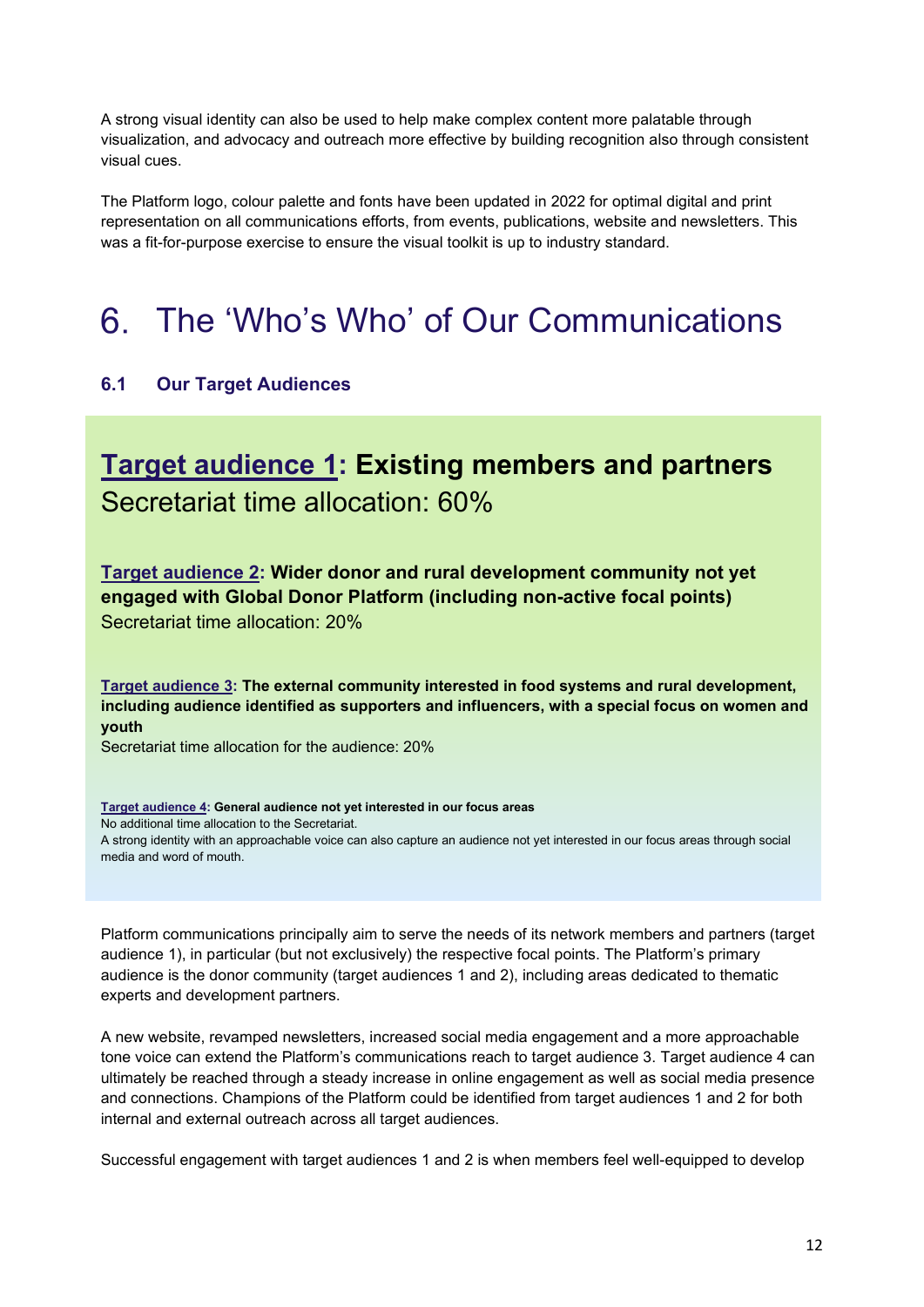donor programmes and policies, feel part of a community, and take active roles in contributing to communications outputs. Successful engagement of target audience 3 and 4 is when the Platform is acknowledged as an important source of information on food systems and rural development trends with an increase in online communications engagement.

#### **6.2 Our Implementers**

#### **Secretariat**

The Secretariat has both the mandate and resources to guide and implement the measures and activities described in this strategy. It takes on a proactive role in stimulating knowledge sharing and other forms of exchange and interaction between Platform members.

#### **Members/member organizations**

Member organizations are encouraged to share their own learning materials, and in turn, to disseminate formal and informal Platform knowledge products and activities through their own networks. The Secretariat is taking a more active role in engaging members to share this information, through frequent outreach to members of the opportunity of dissemination through our digital channels and through promotion of the usefulness of the Platform's new knowledge hub pages.

## Communications Tools and Channels

The Platform has a wide range of instruments with a proven track record. User habits and preferences are subject to a variety of factors, and the mix of tools applied should reflect different communication needs. We recommend continuing with most of the established tools, with a few changes and introducing of a few promising new tools, to improve the degree of achievement of the communications objectives.

To better manage limited resources, content should be reworked and adjusted to different tools ("repurposing of content"). For example,a new podcast interview could be presented in various formats – a longer more insightful podcast, shorter more focused sound clips, a one-page highlight PDF and a web article in Q&A format or opinion piece. This is just one of many examples of how communications content can be packaged in different ways to capitalize the content for both primary and secondary audience groups.

The following list consists of a general introduction to the various tools and, in the shaded boxes, a brief overview of how to apply them, a proposed prioritization in the work plan, proposed alignments with target audiences, and the time or frequency of its implementation.

#### **7.1 Website**

With the global presence of members and the recent shift towards virtual working, the Global Donor Platform website is an even more central tool for communications. For this purpose, a new website with a more dynamic and responsive front and back end is essential to balance the ambitions of this communications plan with available human resources.

WordPress has been chosen as the new content management system/web platform, being an open source, low maintenance industry standard. The new website is expected to be launched in June 2022.

The new design continues the work of the Thematic Working Group's revamped web pages completed in December 2022. The aim was to reorganize the content to present a clearer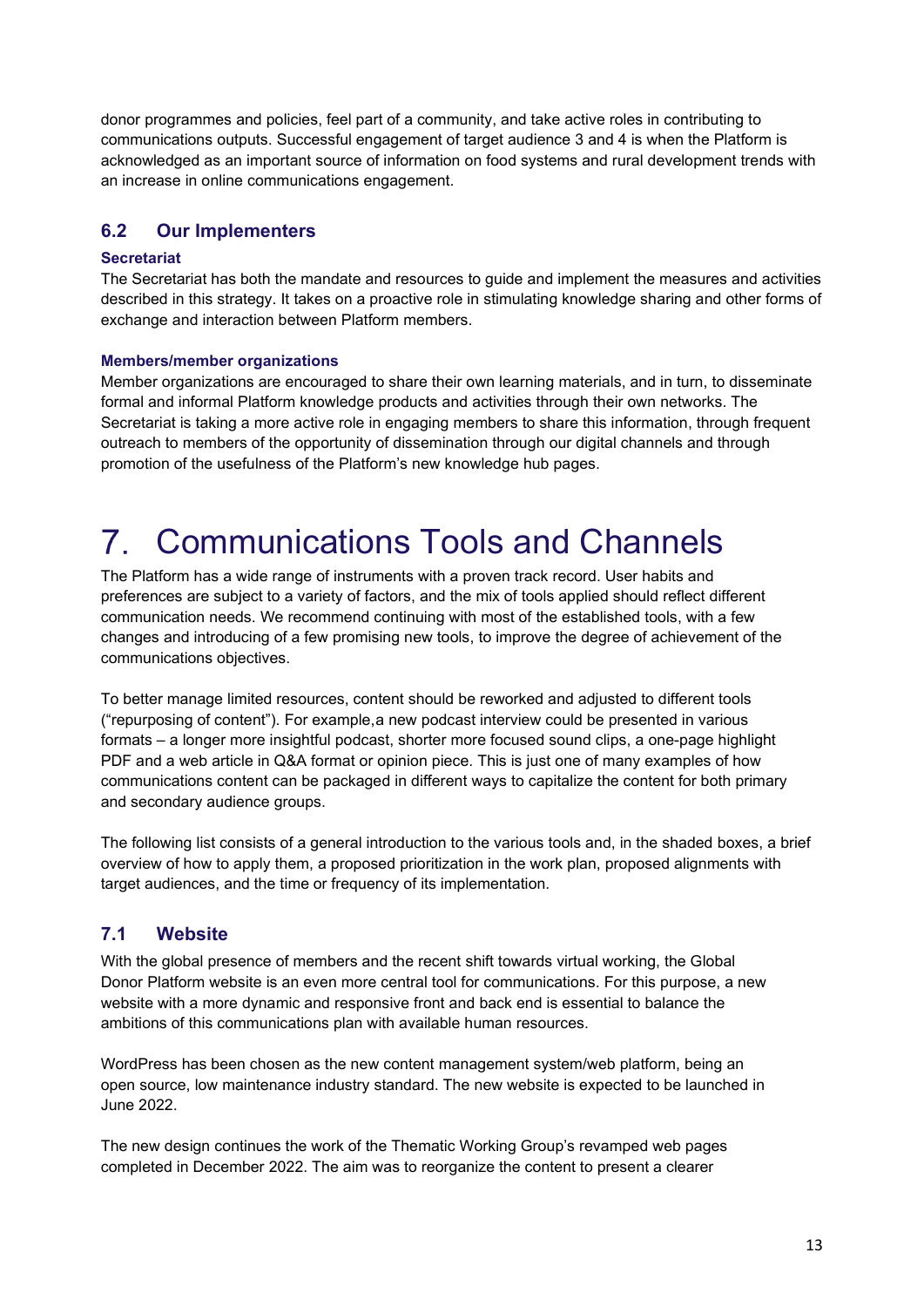narrative of each group's issues and purpose, and to share information, activities and knowledge. Increasing knowledge and information exchange among members and partners will be another core component of the new website.

The primary audience for the website remains the Global Donor Platform's member and partnership base. However, the new website will be developed with a focus on improving both user interface and user experience, to ensure an optimal communications anchor for both Platform members and a wider audience. Together with a redesigned newsletter (eUpdate), the website will be a major advocacy tool for donors – members and partners alike – to demonstrate their intentions and capacity with regard to food security and rural development.

The new website will be fully integrated with the Platform's social media channels with sharing links implanted on web pages. This provides yet another way for members and partners to help disseminate Platform content and contribute to global dialogues in the digital space.

| 7.1.1<br><b>Website</b> |                                                                                                                                                                                                                                                                                                                                                                                                                                                                                                                                                                                                                                                                                                                                                                                                                                                                                                                                                                                                                                                                                                                                                                                                                                                                                                                                                                                                 |
|-------------------------|-------------------------------------------------------------------------------------------------------------------------------------------------------------------------------------------------------------------------------------------------------------------------------------------------------------------------------------------------------------------------------------------------------------------------------------------------------------------------------------------------------------------------------------------------------------------------------------------------------------------------------------------------------------------------------------------------------------------------------------------------------------------------------------------------------------------------------------------------------------------------------------------------------------------------------------------------------------------------------------------------------------------------------------------------------------------------------------------------------------------------------------------------------------------------------------------------------------------------------------------------------------------------------------------------------------------------------------------------------------------------------------------------|
| <b>Priority</b>         | A                                                                                                                                                                                                                                                                                                                                                                                                                                                                                                                                                                                                                                                                                                                                                                                                                                                                                                                                                                                                                                                                                                                                                                                                                                                                                                                                                                                               |
| <b>Target audiences</b> | 1, 2, 3, 4                                                                                                                                                                                                                                                                                                                                                                                                                                                                                                                                                                                                                                                                                                                                                                                                                                                                                                                                                                                                                                                                                                                                                                                                                                                                                                                                                                                      |
| Time/frequency          | Ongoing                                                                                                                                                                                                                                                                                                                                                                                                                                                                                                                                                                                                                                                                                                                                                                                                                                                                                                                                                                                                                                                                                                                                                                                                                                                                                                                                                                                         |
| Action                  | Redesign of website (First/Second Quarters 2022)<br>Revising the navigation on the website to further improve an<br>$\bullet$<br>intuitive use (improved structure of content allocation, avoiding of<br>redundancies etc.)<br>Improved site map to clearly present the Platform's profile and purpose,<br>$\bullet$<br>and lead newcomers and existing users to ongoing activities,<br>discussions and knowledge base<br>Documenting the relevance of the website by having a<br>$\bullet$<br>constant inflow of new content in all categories (general news, work<br>stream news, publications, events etc.)<br>Upgrade to a user-friendly front and back end Content Management<br>$\bullet$<br>System WordPress for the website, that is fit-for-purpose, uses a free<br>open source and with a majority global user base to secure longevity in<br>terms of future updates and new plug-ins<br>Publishing at least 8 news items a month but updated according to content<br>$\bullet$<br>availability and urgency. The guiding principle is to publish when there is<br>newsworthy content so the frequency may vary.<br>Enhancing reader friendliness by introducing a morejournalistic style<br>$\bullet$<br>(high quality texts, good balance oflength and content, clear messages<br>including key-takeaway messages, stronger use of visuals such as<br>infographics and photography) |

#### **7.2 Newsletters**

The primary Global Donor Platform electronic newsletter is the "eUpdate", issued quarterly to share the news, communications and both upcoming and past activities of the Secretariat and Platform members and partners. To boost subscribers and expand both the network and outreach, the newsletter will be actively promoted at Platform meetings (both virtual and in-person), events and in e-mail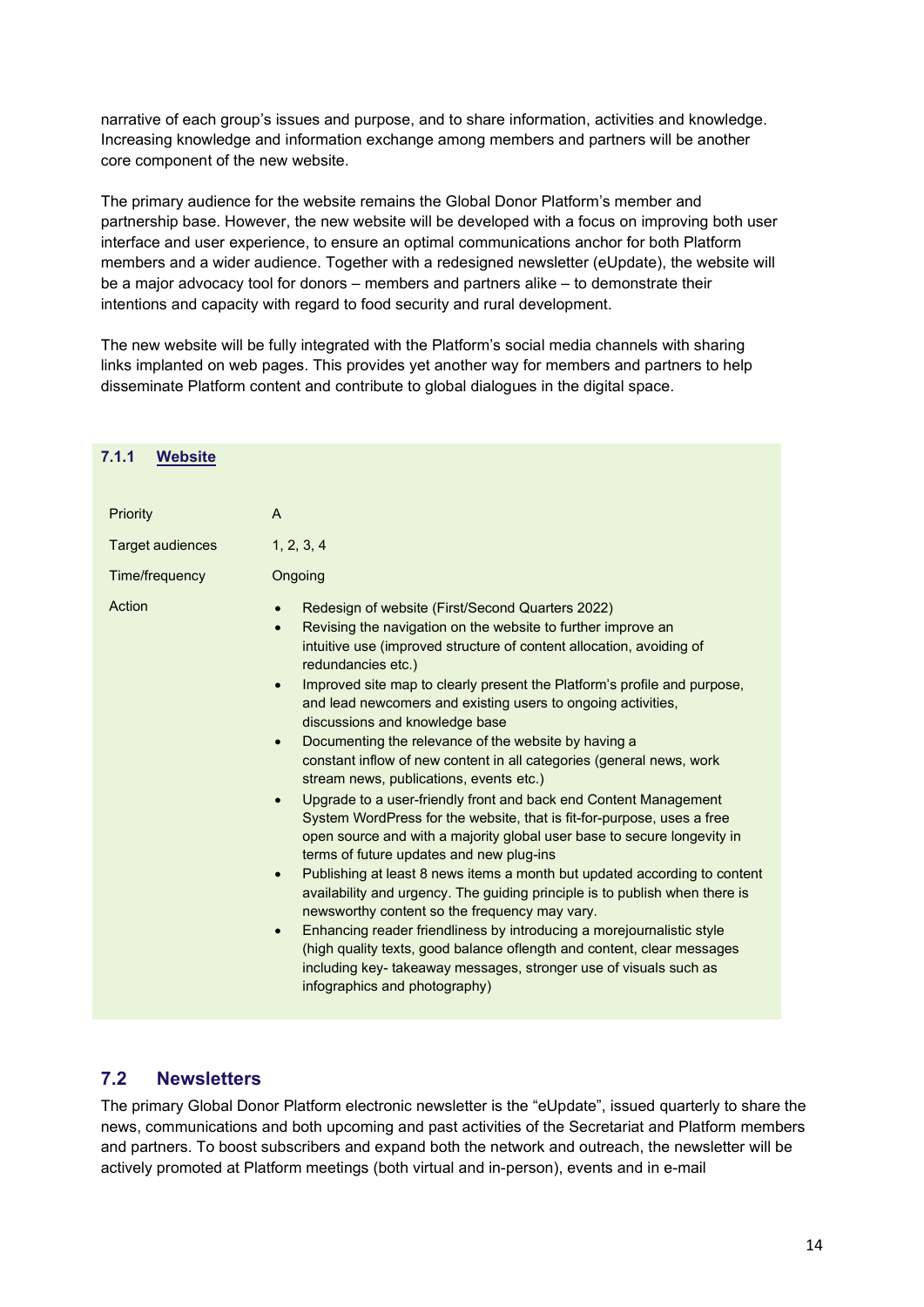communications. A sign-up box is also prominently featured on the Platform website.

The newsletter provides direct links to the showcased articles on the Global Donor Platform's website as another channel to increase site visits. The newsletter will be redesigned in line with the modernized visual identity and new website. Starting from June 2022, it will also be hosted on a more user-friendly web platform (MailChimp) for a more dynamic and flexible newsletter layout with more hands-on control. The same care and overview for web security measures will be retained to ensure the same successful inbox delivery rates.

| 7.2.1<br><b>Newsletters</b> |                                                                                                                                                                                                                                                          |
|-----------------------------|----------------------------------------------------------------------------------------------------------------------------------------------------------------------------------------------------------------------------------------------------------|
| Priority                    | A                                                                                                                                                                                                                                                        |
| <b>Target</b><br>audiences  | 1, 2, 3                                                                                                                                                                                                                                                  |
| Time/frequency              | The eUpdate newsletter is issued on a quarterly basis                                                                                                                                                                                                    |
|                             | Additional short-run newsletters will be issued on a monthly basis around a thematic focus<br>that aligns with the Platform's Strategic Objectives. The standard cycle is 6 months<br>depending on the relevant length of the particular thematic focus. |
| Action                      | Move to a new email marketing service such as MailChimp for a more user-friendly<br>$\bullet$<br>and industry standard backend                                                                                                                           |
|                             | Redesign newsletter to a more flexible and dynamic layout that can better present<br>$\bullet$<br>the growing range of communications products and member news and knowledge<br>for sharing                                                              |
|                             | Newsletter to include more visuals and links to videos and audio products, to<br>$\bullet$<br>create an even more attractive reader experience to increase the engagement rate<br>of both members and non-members.                                       |
|                             | Increase familiarity of the Platform by maintaining visual cohesion with the<br>$\bullet$<br>modernized visual identity and new website                                                                                                                  |
|                             | Introduce a more journalistic style for a more interesting read<br>$\bullet$                                                                                                                                                                             |
|                             | Revise newsletter content by including:<br>$\bullet$                                                                                                                                                                                                     |
|                             | Compelling quote from a member or partner<br>$\circ$                                                                                                                                                                                                     |
|                             | Latest news<br>$\Omega$                                                                                                                                                                                                                                  |
|                             | Images with captions<br>$\circ$                                                                                                                                                                                                                          |
|                             | Member news<br>$\Omega$                                                                                                                                                                                                                                  |
|                             | Infographics<br>$\circ$                                                                                                                                                                                                                                  |
|                             | <b>Reading lists?</b><br>$\circ$                                                                                                                                                                                                                         |
|                             | <b>Events and Webinars</b><br>$\Omega$                                                                                                                                                                                                                   |
|                             | Actively market the eUpdate through social media channels, on website, during<br>$\bullet$<br>events and in email communications, to increase the number of regular<br>subscribers and readers.                                                          |
|                             | Update email list addresses<br>$\bullet$                                                                                                                                                                                                                 |

#### **7.3 Publications**

The Global Donor Platform produces a targeted range of publications, available in both print and digital formats. Publications are produced following a professional creative and production process with high quality control and, when needed, support from IFAD's Communications Division, with IFAD being the current host of the Platform Secretariat.

All publications have targeted audiences with a complementary release outreach plan, including a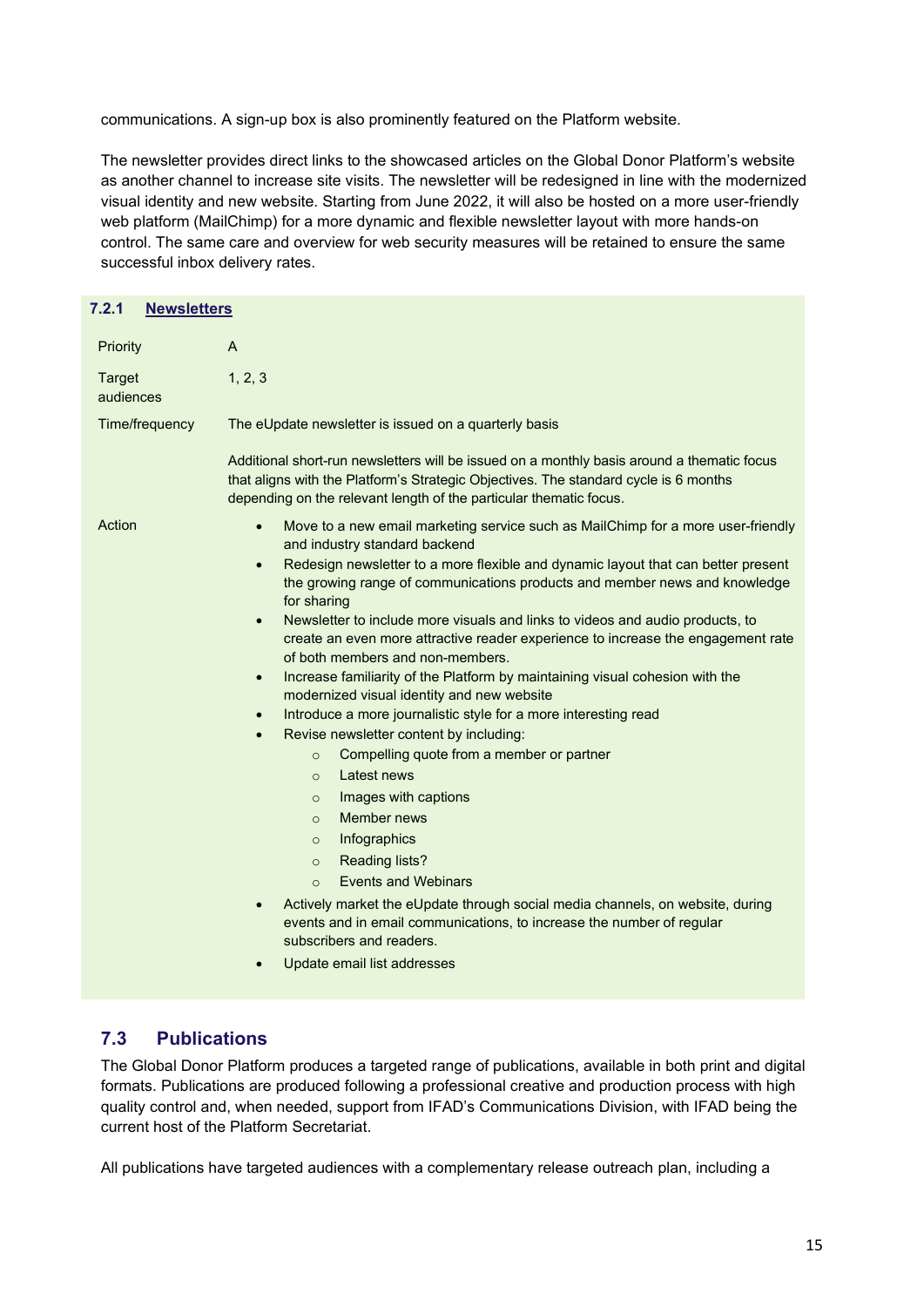landing page on the website, social media activities, inclusion in the eUpdate and promoted during Platform events. All publications are assessed on whether they meet the target audiences' needs and how they can be improved. Key publications include:

- **Annual Report (every year)**
- Strategic Plan 2121-2025
- **Flagship publications around key current themes. Examples of these include:** Stocktaking Report on Donor Contributions to Food Systems and the accompanying Donor Profiles, White Paper on Donor Action in the Food Systems Agenda

#### **7.3.1 Annual Report**

| Priority<br>Target<br>audiences | A<br>1, 2, 3 and 4                                                                                                                                                                                                                                                                                                                                                                                                       |
|---------------------------------|--------------------------------------------------------------------------------------------------------------------------------------------------------------------------------------------------------------------------------------------------------------------------------------------------------------------------------------------------------------------------------------------------------------------------|
| Time/frequency                  | One per year                                                                                                                                                                                                                                                                                                                                                                                                             |
| Action                          | Release in digital PDF and print versions<br>Focus on the Platform's year in review in terms of stories, data and results<br>Introduction of more infographics<br>$\bullet$<br>A more visual approach to more effectively present the Platform's<br>$\bullet$<br>activities and achievements<br>Continue use of professional writers, editors and designers with quality<br>$\bullet$<br>checks in partnership with IFAD |

| 7.3.2<br><b>Flagship publications</b> |
|---------------------------------------|
|---------------------------------------|

| <b>Priority</b>  | A                                                                                                                                                                                                                                                                                                                           |
|------------------|-----------------------------------------------------------------------------------------------------------------------------------------------------------------------------------------------------------------------------------------------------------------------------------------------------------------------------|
| Target audiences | 1, 2, 3                                                                                                                                                                                                                                                                                                                     |
| Time/frequency   | One per year                                                                                                                                                                                                                                                                                                                |
| Action           | Release in digital PDF and print versions<br>$\bullet$<br>Use of more infographics and visual imagery<br>$\bullet$<br>Shorter page count for more impactful and memorable findings<br>$\bullet$<br>Continue use of professional writers, editors and designers with quality checks<br>$\bullet$<br>in partnership with IFAD |

#### **7.4 Social Media**

Social media has become an even more important outreach tool in addition to being a channel for social networking. Their successful application can actively increase awareness of Platform activities and results, as well as its position as a thought leader in donor coordination and food security. Social media are effective in addressing the wider development community (target audience 3) as well as a more general audience (4). The Platform's social media channels are its virtual windows into showcasing what it is, does and aim to achieve. In addition to building its network of followers, a secondary effect is to increase outreach and thereby not only raising awareness, but also attracting potential new members and partners.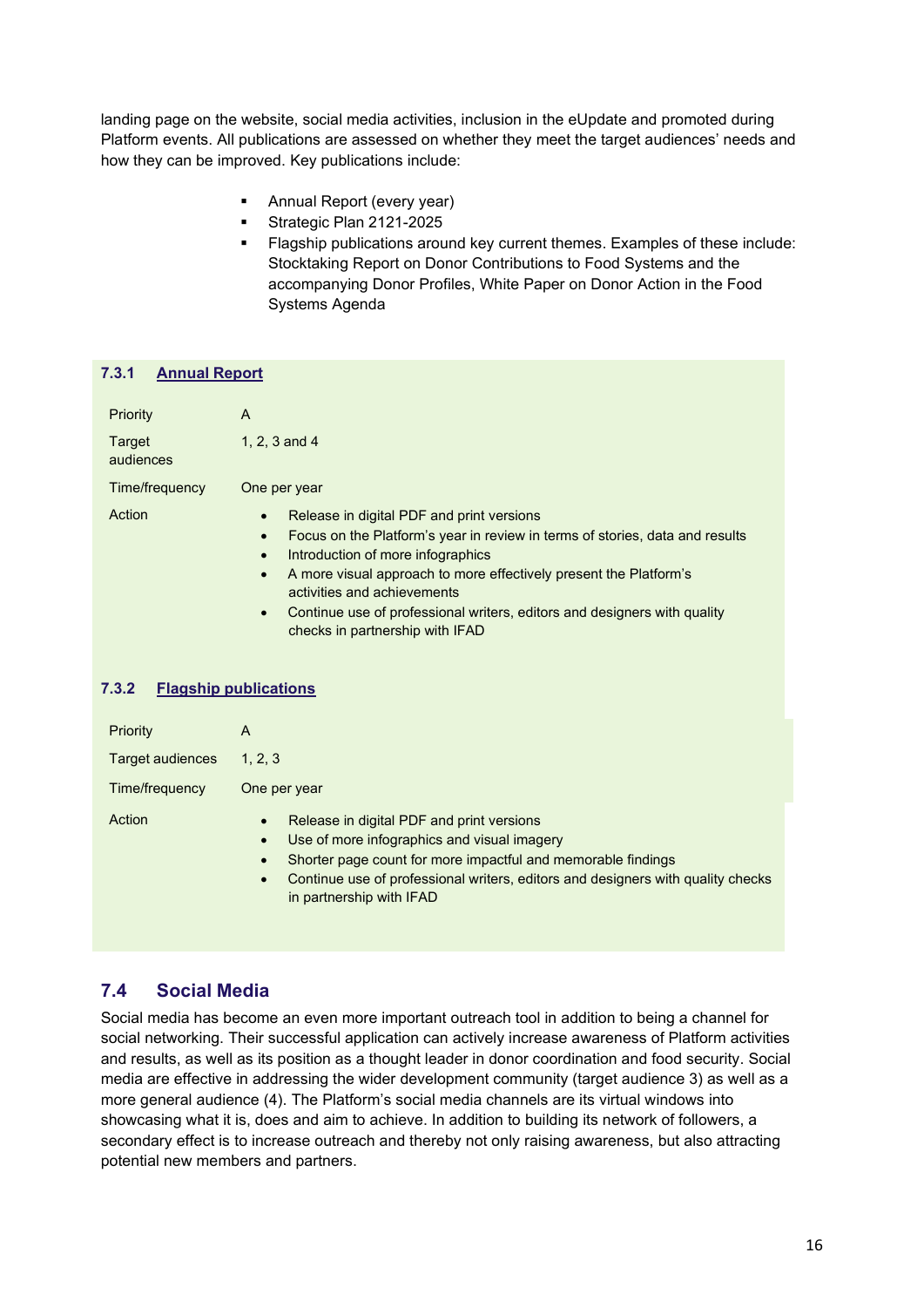The Global Donor Platform focuses its activities on channels best fit for its target audience and enjoys a good basic social media presence in these accounts. A focused social media strategy effectively manages the Secretariat's human resources to build and maintain an audience truly interested in the Platform's mission and long-term goals. It is a cost effective tool to scale up communications efforts also in terms of content repurposing. A fit-for-purpose post scheduling system is currently in use and being evaluated.

**LinkedIn** is currently the Platform's primary social media channel. Its exponential increase in use as a professional networking and knowledge exchange tool has made this channel even more suitable for the Platform's goals. LinkedIn's ability to post short and more in-depth posts together with PDF previews and a broad range of visuals makes this channel the most suitable as a main presence on social media.

LinkedIn is used to provide updates on the Platform activities and events as well as thematic posts for relevant international and UN thematic days and global events. The objective is to build a solid base of interested followers to garner interest in what the Platform does and to eventually engage both members and non-members in online dialogues.

**YouTube** remains key for both live webcasting and providing recordings of events, webinars and video interviews. The playlist structure is highly effective and will be continuously updated to showcase the Platform's array of video communications.

**Twitter** is currently being evaluated as an effective tool vis-à-vis the Secretariat's ratio of human resources and its impact results. This channel is currently ranked tertiary in its social media usage. The nature of the Platform communications content has neither the range nor volume to be used substantially on Twitter to maintain its following. This decision will be periodically reviewed against any changes in available human resources or the social media environment.

As the Platform expands its focus of visual communications, **Instagram** will be evaluated in the latter part of 2022 as a possible channel to showcase the increasingly visual communications. Images or infographics developed with its communications content could be used on Instagram to attract a wider and younger development audience, as visual hooks to the Platform's website.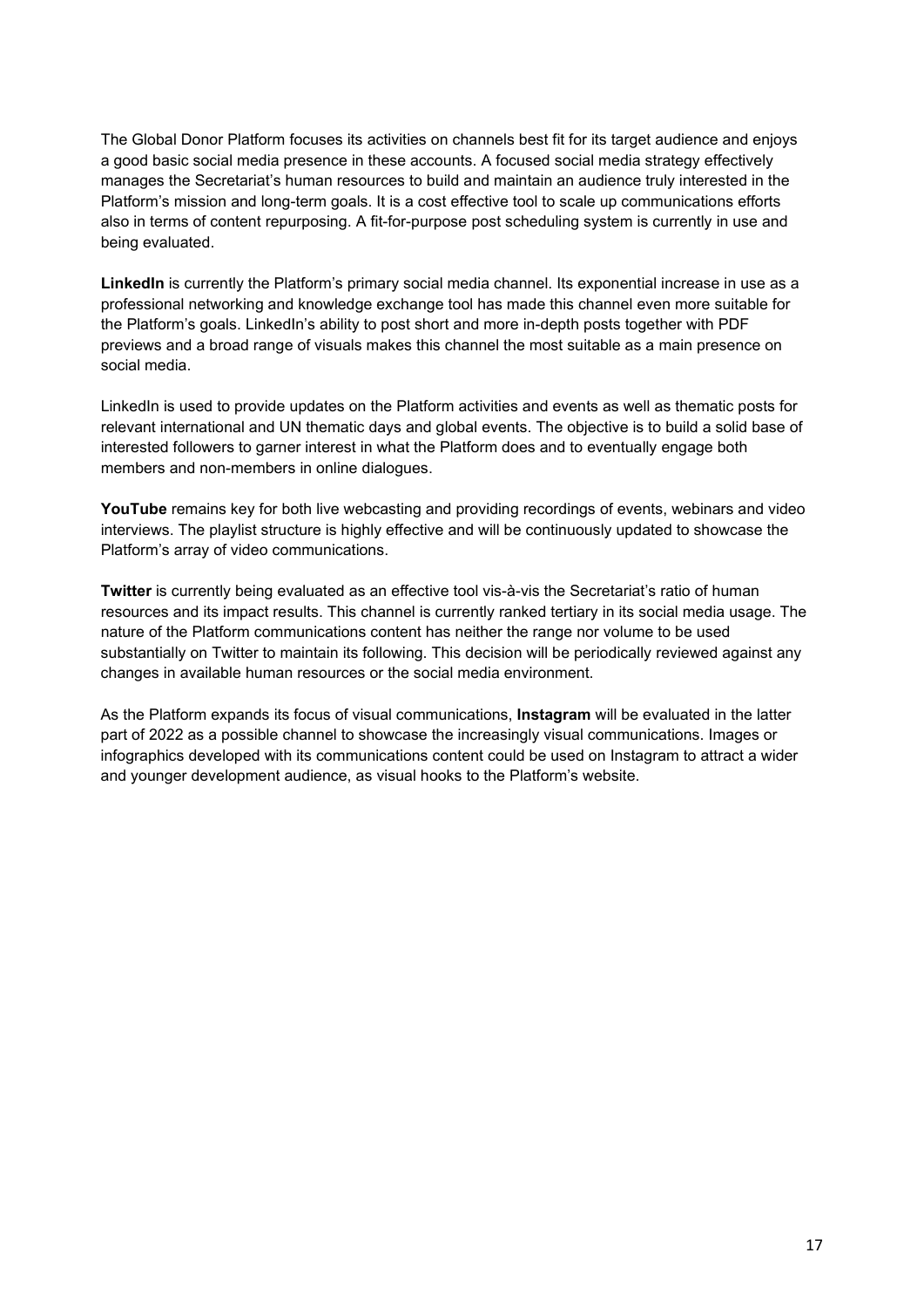#### **7.4.1 LinkedIn**

| Priority                | A                                                                                                                                                                                                                                                                                                                                                                                                                                                                                                                                                                                                                                                                                                                                                                                                                                                                                                                                     |
|-------------------------|---------------------------------------------------------------------------------------------------------------------------------------------------------------------------------------------------------------------------------------------------------------------------------------------------------------------------------------------------------------------------------------------------------------------------------------------------------------------------------------------------------------------------------------------------------------------------------------------------------------------------------------------------------------------------------------------------------------------------------------------------------------------------------------------------------------------------------------------------------------------------------------------------------------------------------------|
| <b>Target audiences</b> | 1, 2, 3                                                                                                                                                                                                                                                                                                                                                                                                                                                                                                                                                                                                                                                                                                                                                                                                                                                                                                                               |
| Time/frequency          | Year round (but more concertedly during conferences, events, flagship<br>product launches, UN and international thematic days.)                                                                                                                                                                                                                                                                                                                                                                                                                                                                                                                                                                                                                                                                                                                                                                                                       |
| Action                  | Make sure the Platform's social media voice is on par with that<br>$\bullet$<br>of its brand voice and consistent with website and newsletter<br>communications.<br>Maintain a social media calendar to guarantee an active<br>$\bullet$<br>account throughout the year with one post a week, more<br>frequently when there is relevant content.<br>Plan and prepare posts in advance of events through<br>$\bullet$<br>applications such as Spout<br>Produce social media toolkits and share on tools like Trello<br>$\bullet$<br>boards, (post messages, visuals, attachments, hashtags),<br>making them available to Platform members to encourage wider<br>sharing<br>Follow relevant players and influencers in food security and<br>$\bullet$<br>rural development community, to expand the social network<br>and inspire online dialogue around current debates<br>Include social media sharing mechanisms on the new Platform |
| 7.4.2<br><b>YouTube</b> | website                                                                                                                                                                                                                                                                                                                                                                                                                                                                                                                                                                                                                                                                                                                                                                                                                                                                                                                               |
| Priority                | $\overline{A}$                                                                                                                                                                                                                                                                                                                                                                                                                                                                                                                                                                                                                                                                                                                                                                                                                                                                                                                        |
| <b>Target audiences</b> | 1, 2, 3                                                                                                                                                                                                                                                                                                                                                                                                                                                                                                                                                                                                                                                                                                                                                                                                                                                                                                                               |
| Time/frequency          | Year round                                                                                                                                                                                                                                                                                                                                                                                                                                                                                                                                                                                                                                                                                                                                                                                                                                                                                                                            |
| Action                  | Maintain up-to-date playlists to organize video content by date<br>$\bullet$<br>or category<br>Ensure video information and tags are current and relevant to<br>$\bullet$<br>the Platform's mission and thematic focus<br>Include social media sharing mechanisms on the new Platform<br>$\bullet$<br>website<br>Keep webcast functions open and up-to-date for virtual and<br>hybrid events                                                                                                                                                                                                                                                                                                                                                                                                                                                                                                                                          |
| 7.4.3<br><b>Twitter</b> |                                                                                                                                                                                                                                                                                                                                                                                                                                                                                                                                                                                                                                                                                                                                                                                                                                                                                                                                       |
| Priority                | C                                                                                                                                                                                                                                                                                                                                                                                                                                                                                                                                                                                                                                                                                                                                                                                                                                                                                                                                     |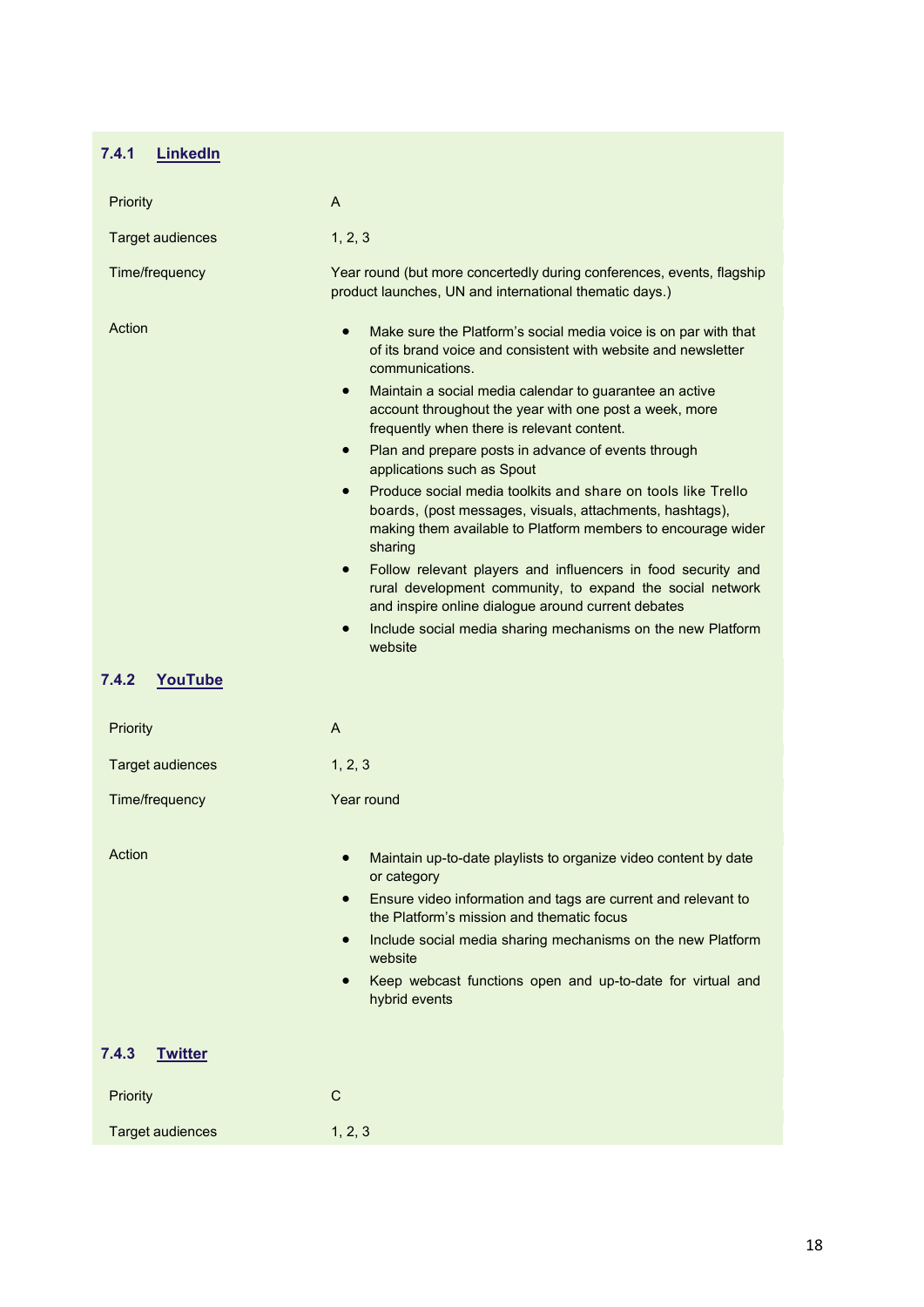| Time/frequency               | Year round - no set posting frequency. Tweet content to announce<br>conferences, events, flagship product launches and relative to UN and<br>international thematic days                                                                                                                                                                                                                                                                                                                                                                                                                                                                                                                                        |
|------------------------------|-----------------------------------------------------------------------------------------------------------------------------------------------------------------------------------------------------------------------------------------------------------------------------------------------------------------------------------------------------------------------------------------------------------------------------------------------------------------------------------------------------------------------------------------------------------------------------------------------------------------------------------------------------------------------------------------------------------------|
| Action<br>7.4.4<br>Instagram | Make sure the Platform's social media voice is on par with that<br>$\bullet$<br>of its brand voice and consistent with website and newsletter<br>communications.<br>Maintain a social media calendar to program tweets when<br>$\bullet$<br>there is content to share.<br>Plan and prepare posts in advance of events through<br>$\bullet$<br>applications such as Spout<br>Include tweets on social media toolkits and share on tools like<br>$\bullet$<br>Trello boards for sharing among Platform members<br>Follow relevant players and influencers in food security and<br>$\bullet$<br>rural development community<br>Include social media sharing mechanisms on the new Platform<br>$\bullet$<br>website |
| Priority                     | $\mathsf{C}$                                                                                                                                                                                                                                                                                                                                                                                                                                                                                                                                                                                                                                                                                                    |
| <b>Target audiences</b>      | 1, 2, 3, 4                                                                                                                                                                                                                                                                                                                                                                                                                                                                                                                                                                                                                                                                                                      |
| Time/frequency               | To be evaluated 4 <sup>th</sup> quarter 2022                                                                                                                                                                                                                                                                                                                                                                                                                                                                                                                                                                                                                                                                    |
| Action                       | Investigate usage of Instagram channel as Platform<br>$\bullet$<br>communications become more visually impactful<br>Explore potentially younger and more general audience base<br>$\bullet$                                                                                                                                                                                                                                                                                                                                                                                                                                                                                                                     |

#### **7.5 Website content**

Communications products developed for the website should build connections by spotlighting and sharing the share the wealth of information generated by the Platform membership and their partner communities. The aim is to spark ideas, develop action points for donor coordination by understanding what others are doing and develop a more equitable knowledge sharing base. This in turn, increases the outreach of the Platform's communications and advocacy efforts as well as establishes the Platform as a thought leader in the donor community.

Video interviews and blogs articles provide opportunities to members to express their organization's view on important themes and issues as well as their knowledge and expert insights. This is also occasion for share knowledge and insight from Platform partners. The guiding principle will be packaging this initial content into formats of different lengths and mediums, to be used on the website, social media, newsletters and other products such as publications.

Products:

- Meet our members and partners interviews
- Blog articles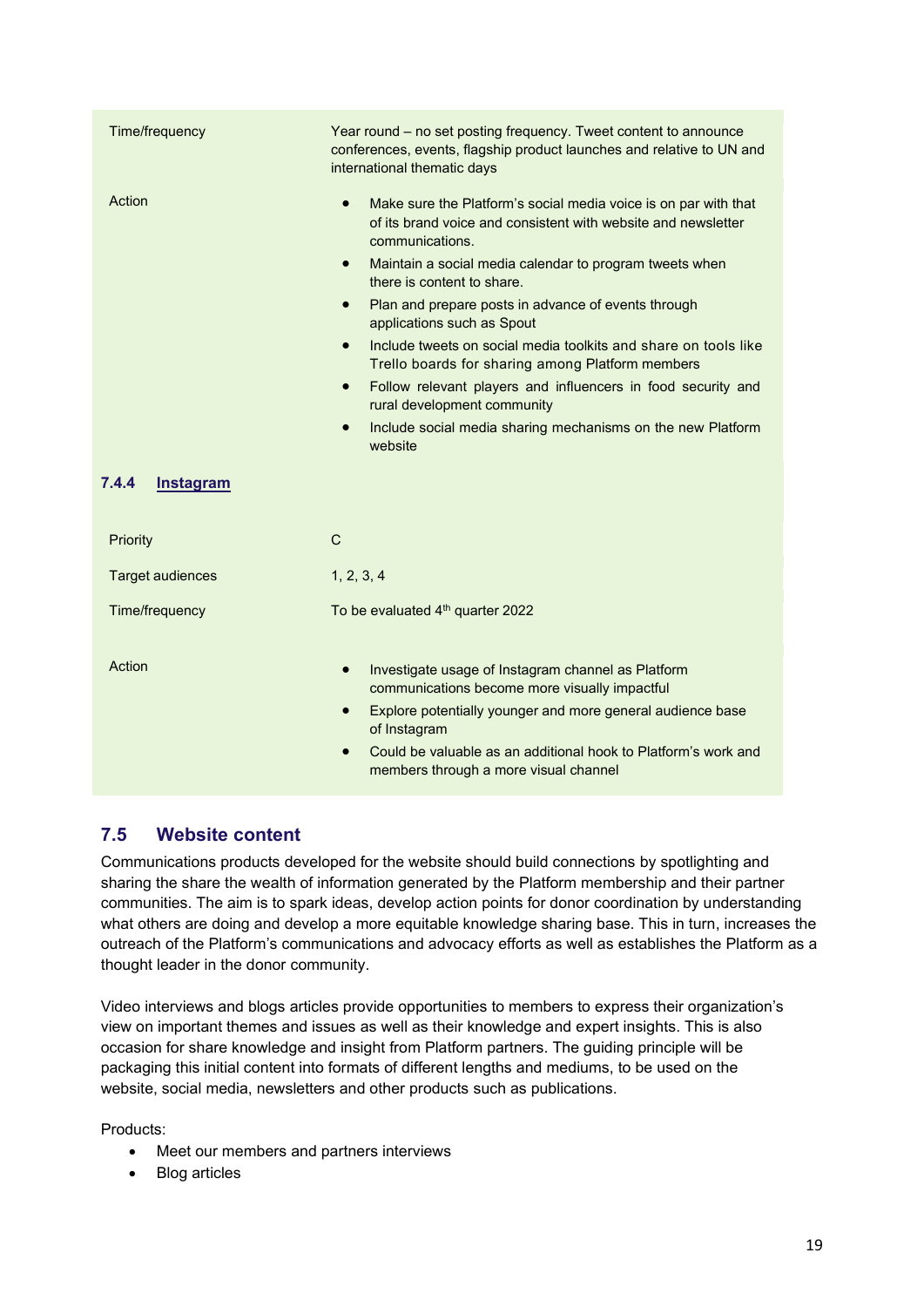- Spotlight articles on events, publications, workshops, member initiatives
- Podcast series and expert insights on website in audio format
- Knowledge hub content (general and thematic working groups)
- Recommendations Database on International Food Systems and Rural Development reports and meetings
- Weekly website information updates

#### **7.5.1 Meet our members and partners interviews**

Priority **A** 

| Priority                           | A                                                                                                                                                                                                                                                                                                                                                          |
|------------------------------------|------------------------------------------------------------------------------------------------------------------------------------------------------------------------------------------------------------------------------------------------------------------------------------------------------------------------------------------------------------|
| <b>Target audiences</b>            | 1, 2, 3, 4                                                                                                                                                                                                                                                                                                                                                 |
| Frequency                          | Minimum one per quarter                                                                                                                                                                                                                                                                                                                                    |
| Action                             | <b>Recorded interviews</b><br>$\bullet$<br>Maximize content outreach by repackaging into web articles, social<br>$\bullet$<br>media clips, longer reads or audio products and quotations for<br>advocacy or publications<br>Calibrate language to include keywords for improved search engine<br>$\bullet$<br>optimization                                 |
| 7.5.2<br><b>Blogs</b>              |                                                                                                                                                                                                                                                                                                                                                            |
| Priority                           | A                                                                                                                                                                                                                                                                                                                                                          |
| <b>Target audiences</b>            | 1, 2, 3, 4                                                                                                                                                                                                                                                                                                                                                 |
| Frequency                          | Minimum one per quarter                                                                                                                                                                                                                                                                                                                                    |
| Action                             | Themes should reflect the different work streams and<br>$\bullet$<br>Include the voices of experts and thought leaders in the food<br>$\bullet$<br>security and rural development community<br>Insights, Op-Eds or knowledge sharing articles<br>$\bullet$<br>Partner with IFAD to wider audience through their web and social<br>$\bullet$<br>media reach |
| 7.5.3<br><b>Spotlight articles</b> |                                                                                                                                                                                                                                                                                                                                                            |
| Priority                           | A                                                                                                                                                                                                                                                                                                                                                          |
| <b>Target audiences</b>            | 1, 2, 3                                                                                                                                                                                                                                                                                                                                                    |
| Frequency                          | Minimum one per quarter                                                                                                                                                                                                                                                                                                                                    |
| Action                             | Web articles after Platform events, launch of flagship<br>$\bullet$<br>publications, workshops or key member initiatives<br>Include event recording or any other related information                                                                                                                                                                       |
| 7.5.4<br><b>Podcasts</b>           |                                                                                                                                                                                                                                                                                                                                                            |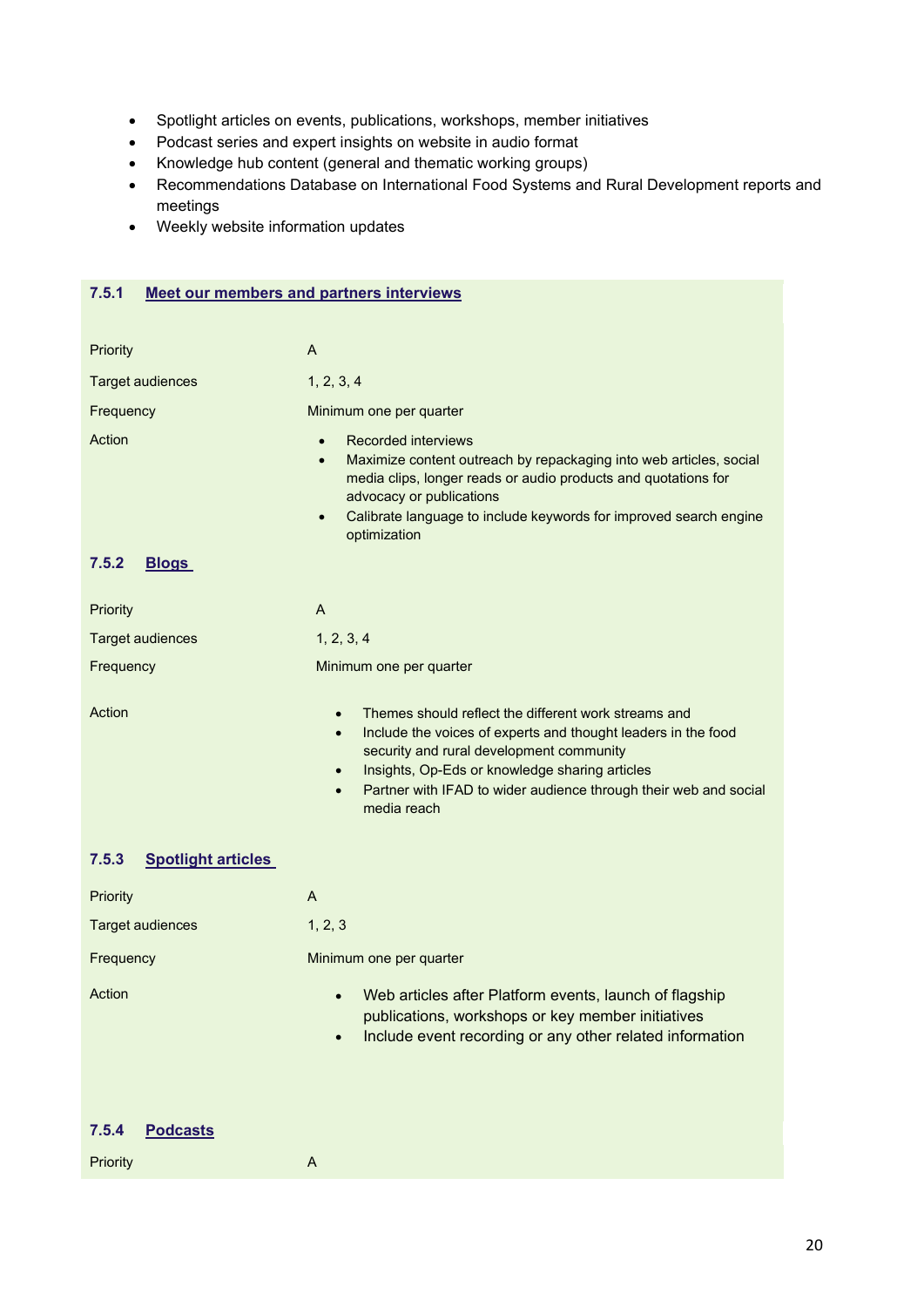| Target audiences               | 1, 2, 3, 4                                                                                                                                                                                                                                                                                                                                              |
|--------------------------------|---------------------------------------------------------------------------------------------------------------------------------------------------------------------------------------------------------------------------------------------------------------------------------------------------------------------------------------------------------|
| Frequency                      | 6 per year                                                                                                                                                                                                                                                                                                                                              |
| Action                         | Start as "The Power of Donors" special miniseries segments<br>$\bullet$<br>within the IFAD podcast Farms. Future. Food.<br>Continue podcast products as longer audio listens of Platform<br>$\bullet$<br>member and partner experts and influencers. Possible Platform<br>lecture series as part of expansion of knowledge pages on the<br>new website. |
| <b>Knowledge hubs</b><br>7.5.5 |                                                                                                                                                                                                                                                                                                                                                         |
| <b>Priority</b>                | A                                                                                                                                                                                                                                                                                                                                                       |
| Target audiences               | 1, 2, 3                                                                                                                                                                                                                                                                                                                                                 |
| Frequency                      | 6 per year                                                                                                                                                                                                                                                                                                                                              |
| Action                         | New knowledge hub pages for the thematic working groups<br>New web page formulated for optimal user interaction                                                                                                                                                                                                                                         |

#### • Content well organized in clear categories for both targeted search and browsing

• User friendly design

#### **7.5.6 Recommendations Database**

| Priority         | B                                                                                                                                                                                                                                                       |
|------------------|---------------------------------------------------------------------------------------------------------------------------------------------------------------------------------------------------------------------------------------------------------|
| Target audiences | 1, 2, 3                                                                                                                                                                                                                                                 |
| Frequency        | Horizon and scan and update every two months                                                                                                                                                                                                            |
| Action           | Newly developed database of aggregated recommendations from<br>$\bullet$<br>International Food Systems and Rural Development reports and<br>meetings<br>User-friendly search functions for more in-depth research as a<br>$\bullet$<br>one-stop service |

#### **7.5.7 Website updates**

| Priority                | A                                                                                                                                                                                                                                                                                                                                                                                                           |
|-------------------------|-------------------------------------------------------------------------------------------------------------------------------------------------------------------------------------------------------------------------------------------------------------------------------------------------------------------------------------------------------------------------------------------------------------|
| <b>Target audiences</b> | 1, 2, 3                                                                                                                                                                                                                                                                                                                                                                                                     |
| Frequency               | Once a week                                                                                                                                                                                                                                                                                                                                                                                                 |
| Action                  | Weekly horizon scan of news, events, publications, strategies and<br>$\bullet$<br>policies in the donor, food security and rural development realm<br>Include members and partners organizations<br>Include key international material<br>Encourage sharing of information from member and organizations<br>during meetings and events and through communications with<br>chairs of thematic working groups |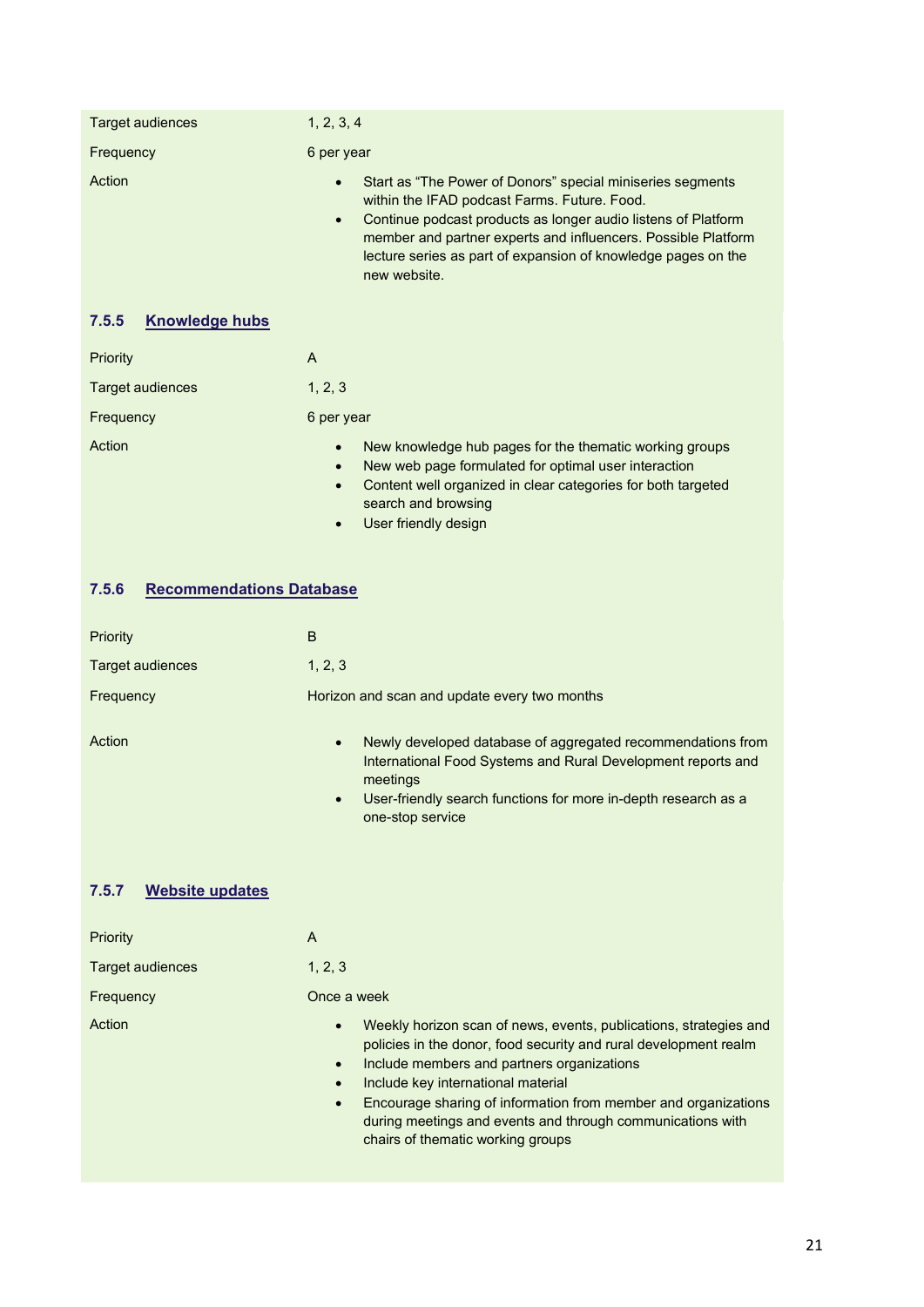## Events

#### **8.1 General**

Events are the spaces where the Platform can showcase its knowledge-sharing abilities. Whether open to the public or private for donors, events always include high-level speakers who are prominent in their respective fields, which boosts the Platform's credibility. Open events attract non-members' interest which builds the Platform's networking capacity, while closed donor events provide a unique space for honest discussion.

Even though members have rated in-person events as the most effective and most appreciated way to exchange knowledge and network, virtual events have become the new standard since the start of the COVID-19 pandemic in 2020. As pandemic-related restrictions are slowly loosened, events will turn to hybrid format, when possible, for maximum participation. While most sessions are planned well in advance, the Platform also pays particular attention to current food system and agricultural development related news and holds timely conversations on current and upcoming issues as needed.

To provide different virtual spaces for both large and small group interactions, events will continue to be planned in various formats, including:

- High-level webinars and panel discussions, with expert keynote speakers and diverse panelists
- Workshops and webinars led by Thematic Working Groups
- Closed donor round tables, following Chatham House rules.

#### **8.2 Annual General Assembly (AGA)**

Any determinations are subject to the resolution of the Board. The Secretariat, with backing from the Co-Chairs of the Board, has proposed a hybrid format of the 2022 AGA to combine in-person and virtual participation. The proposed concept includes:

- a shorter period (2.5 days, split up in 2 days AGA plus 0.5 day Board Meeting)
- workshops developed and led by the thematic working groups
- a clear focus on allowing the donor community to meet and network
- to exchange and learn more about urgent strategic needs and what problems donors are facing when reaching out to their respective target groups
- discussing concrete examples from the perspective of practitioners and open peer-group exchanges

Due to the ongoing COVID situation, the format of the AGA will reflect the most effective modality for networking and key discussions to take place. Whether high-level event, panel discussion or an event focusing on networking, the agenda will be proposed to and decided on by the Board.

#### Advocacy and Outreach toolkit 9.

The Platform's Strategic Objectives of Strategic Influencing and Networking both require building larger a larger membership and partnership base. This communications strategy takes into consideration the basic requirements of having handy tools available to both the Secretariat and members to introduce the Platform to a new audience.

The initial toolkit would include a handy corporate two-page brochure and a generic deck of slides to introduce the Platform, which can be customized to any presentation be it to potential new members or for internal use.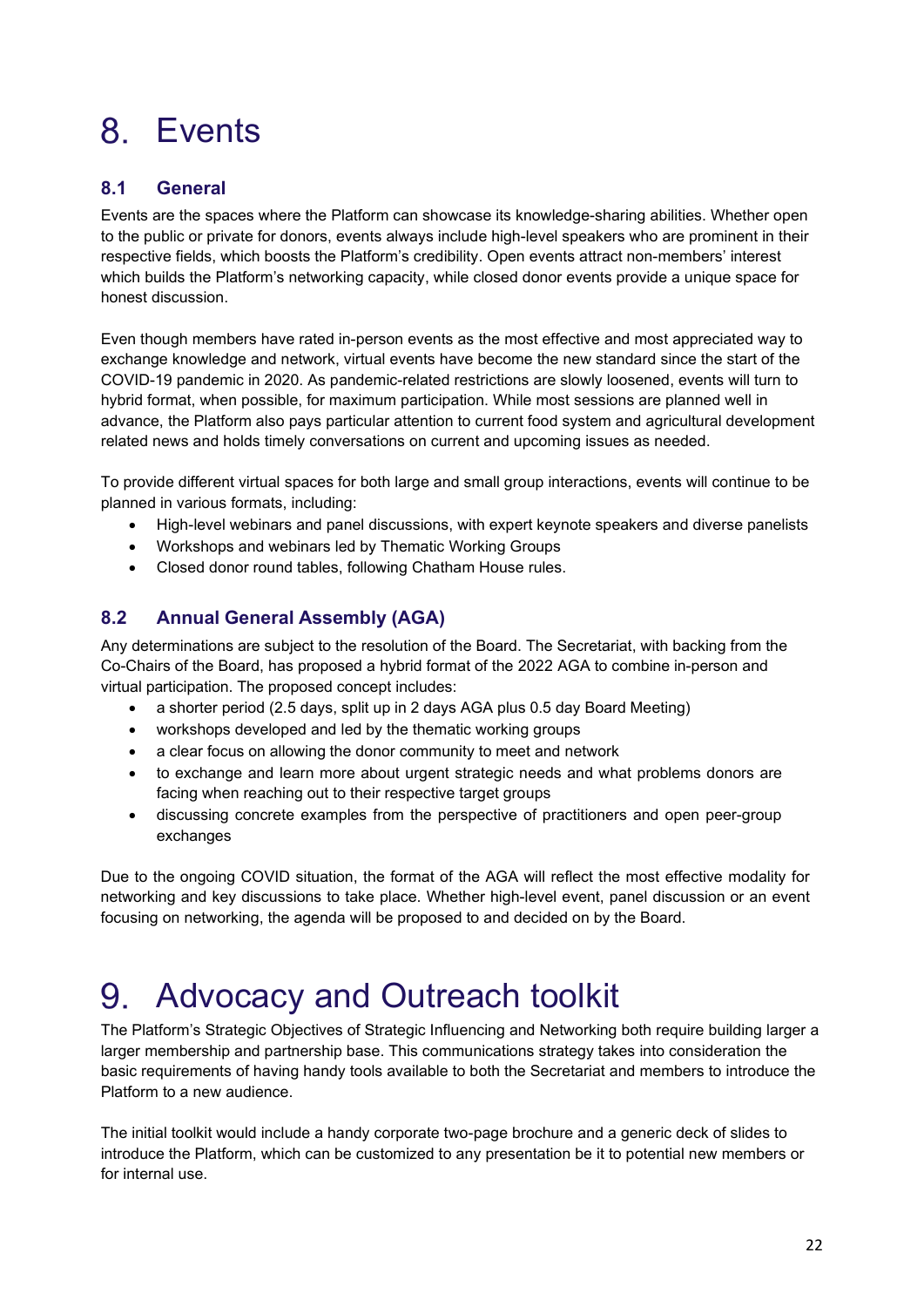In terms of outreach, the toolkit will include a set of Platform logos, visual identity guidelines and Word and Presentation templates for general communications.

| <b>Advocacy Toolkit</b><br>9.1.1                         |                                                                                                                                                                                                                                                                                                                                                                                                                                                                                                                   |  |  |  |
|----------------------------------------------------------|-------------------------------------------------------------------------------------------------------------------------------------------------------------------------------------------------------------------------------------------------------------------------------------------------------------------------------------------------------------------------------------------------------------------------------------------------------------------------------------------------------------------|--|--|--|
| Priority<br>Target audiences<br>Time/frequency<br>Action | B<br>1, 2, 3, 4<br>One time only, to be updated as needed<br>Short corporate brochure in digital and printable PDF formats<br>$\bullet$<br>Slide deck in PowerPoint to introduce the Platform, customizable to<br>$\bullet$<br>specific audience if needed<br>Platform website with new section dedicated to Advocacy content, and<br>$\bullet$<br>another section showcasing the Platform's history                                                                                                              |  |  |  |
| <b>Outreach toolkit</b><br>9.1.2                         |                                                                                                                                                                                                                                                                                                                                                                                                                                                                                                                   |  |  |  |
| Priority                                                 | A                                                                                                                                                                                                                                                                                                                                                                                                                                                                                                                 |  |  |  |
| <b>Target audiences</b>                                  | $\mathbf 1$                                                                                                                                                                                                                                                                                                                                                                                                                                                                                                       |  |  |  |
| Time/frequency                                           | One time only, to be updated as needed<br>Branding logo set in print and digital formats<br>$\bullet$<br>Branding visual identity guidelines including colour and font usage<br>$\bullet$<br>Branded Word templates for all communications including concept notes<br>$\bullet$<br>and meeting minutes<br>PowerPoint templates for presentations<br>$\bullet$<br>Limited range of branded merchandising for use at the flagship events such<br>$\bullet$<br>as the AGA and other in-person outreach opportunities |  |  |  |

## 10. Our Way Forward

In 2023, the Platform will celebrate its twenty years since inception. This updated Communications Strategy has this milestone in sight as it modernizes the Platform's communications focus and tools. As part of the expanded advocacy and outreach tools, this anniversary will be acknowledged with:

- A small commemorative icon
- A celebratory message, to look ahead with both our forward-thinking Strategic Plan 2021-2025 and Communications Strategy 2021-2025 in place.

#### **10.1 Evaluation of communications**

Measuring the success of the Global Donor Platform and our communication measures is key to the promotion of the Platform and assuring its recognition by the target audiences. It also provides lessons learned in terms of proof of concept. Are we reaching our target audience and are the relevant tools being applied? To what extent are we creating awareness and expanding our Platform network? These are fundamental questions that feed back into the analysis of our communications. Typical indicators to review include:

• Number of users per month (visits, downloads) of the Platform website? Is there a significant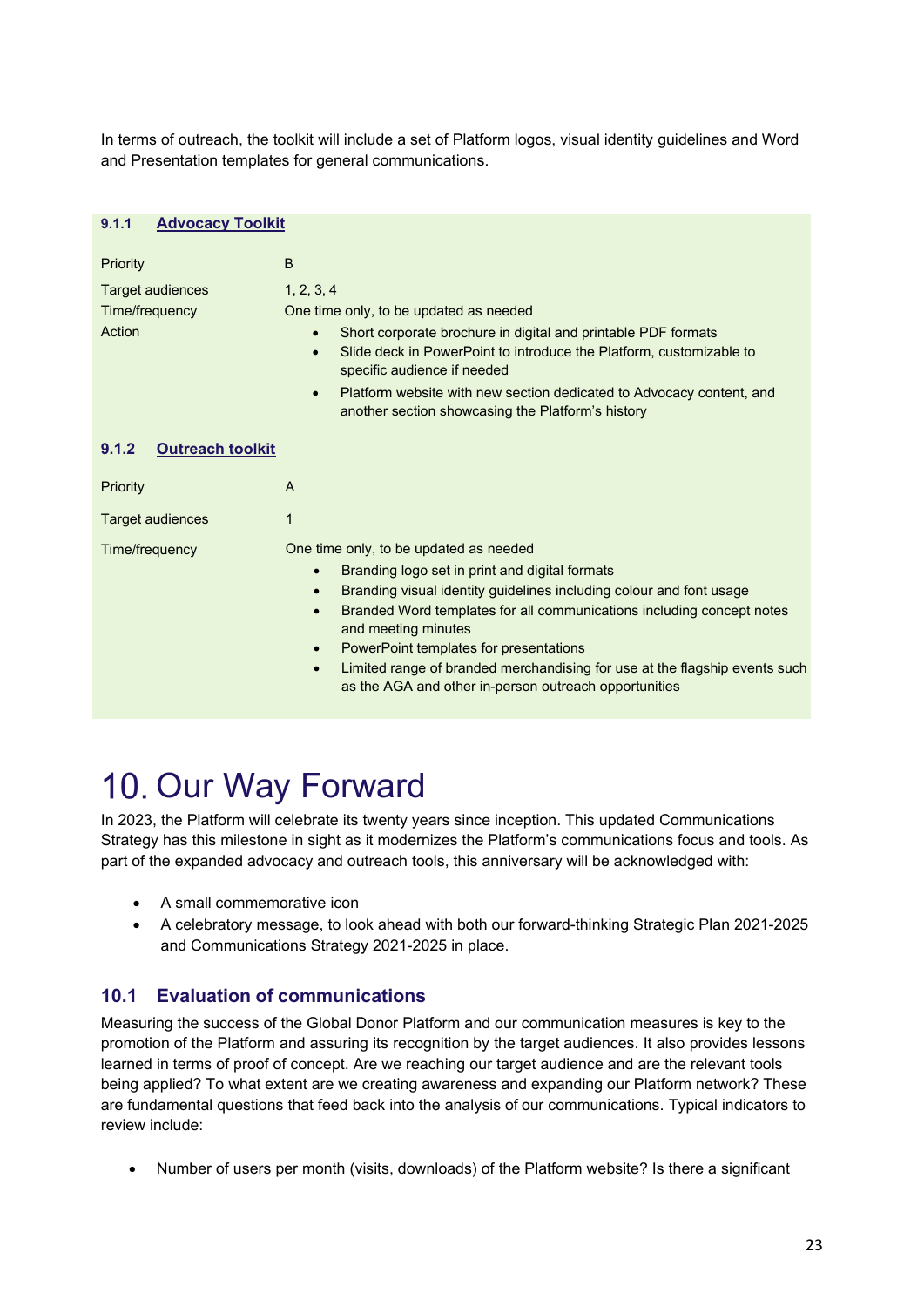increase?

- Average duration of visits to the website
- Number of participants of Platform events per session and the number of events conducted by each work stream
- Number of websites that refer to the Global Donor Platform (through links, news or features)

Surveys are the probate tool to acquire qualitative data. However, they must be well planned and usage restricted to very important occasions. Tools applied are Matomo (Piwik) for monthly quantitative web stats and annual surveys for qualitative feedback.

#### **10.2 Establishing a network of communicators: Maximizing outreach and output**

The Secretariat's communications efforts is targeted to the member focal points and target audiences 1 and 2. There is an additional outreach opportunity for the Platform to liaise its activities with communications experts in its member organizations. This would help amplify the Platform's work in the organizations of its member and partners as well as gather content for the Platform's website. Outreach activities include:

- Compile a list of communications professionals from member and partner organizations willing to share content through their own contacts and communications channels
- Facilitate content sharing through the Secretariat's Communications Officer as focal point
- Expand the Secretariat's communications content by re-packing communications products from members, for sharing on the Platform's website and newsletters.

#### **10.3 Budget**

The planned measures will be financed from the current Platform budget. If activities or the introduction of new tools exceed the budget, the Global Donor Platform's Board will decide on priorities and preferences.

#### **10.4 Planning documents**

Communications planning for the Global Donor Platform includes an annual work plan.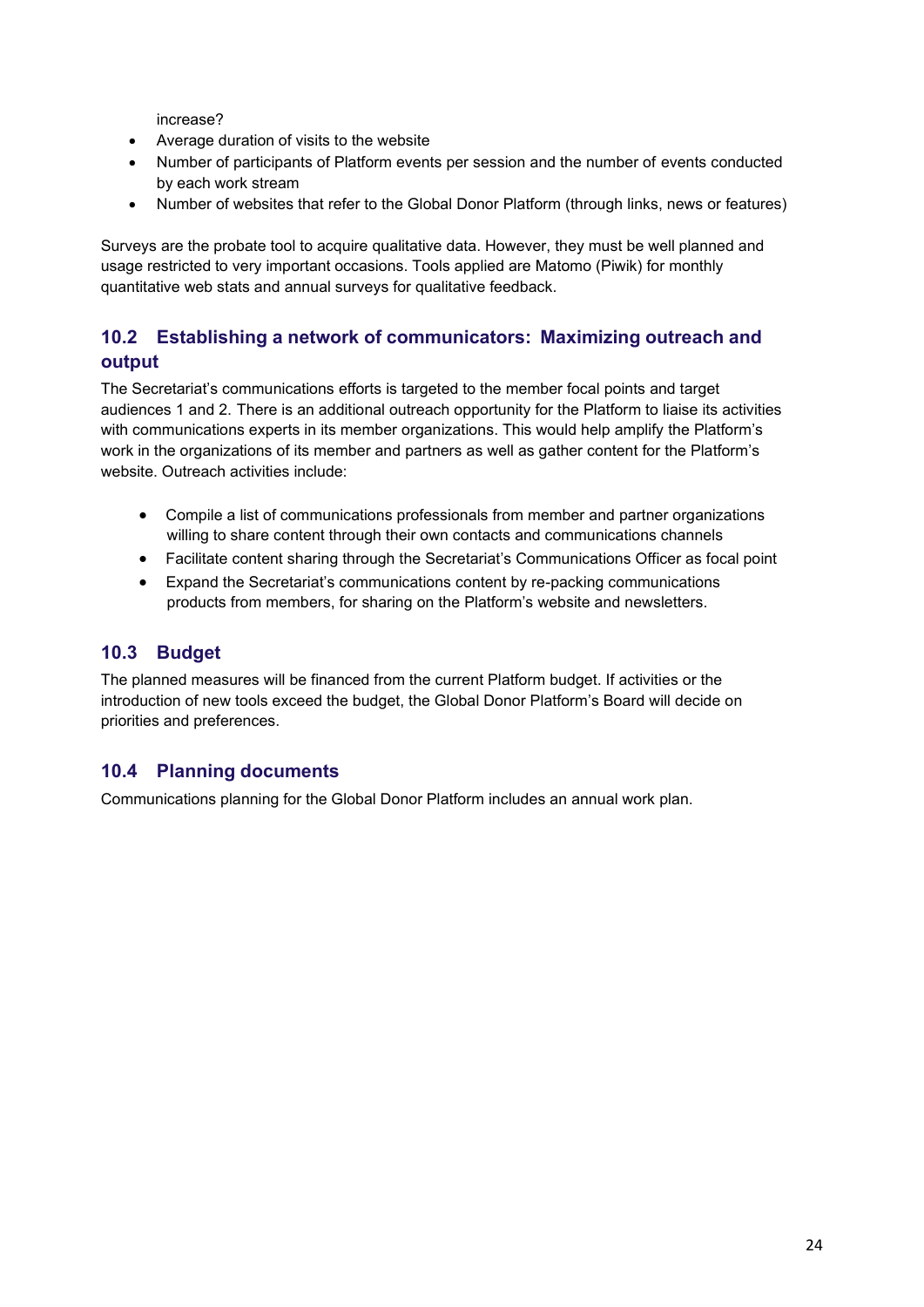#### **Annex I: Communications Strategy 2022-2025 - Theory of Change**

| <b>Achieve</b><br>vision<br>and mission                                                                                                                                                                               | <b>Overarching</b><br><b>Communications</b><br><b>Objective</b>                                                                                                                                         | <b>Specific</b><br><b>Communications</b><br><b>Objectives</b>                                                                                                                                                                                                                                                                                                                                                                                                                                                                                                                                                                                                                                                                 | <b>Communications outcomes</b>                                                                                                                                                                                                                                                                                                                                                                                                                                                                                                                                                                                                                                                                                                                                                           | <b>Achieve</b><br>strategic<br>objectives                                                                                                                                                                | <b>Target</b><br>audiences                                                                          |
|-----------------------------------------------------------------------------------------------------------------------------------------------------------------------------------------------------------------------|---------------------------------------------------------------------------------------------------------------------------------------------------------------------------------------------------------|-------------------------------------------------------------------------------------------------------------------------------------------------------------------------------------------------------------------------------------------------------------------------------------------------------------------------------------------------------------------------------------------------------------------------------------------------------------------------------------------------------------------------------------------------------------------------------------------------------------------------------------------------------------------------------------------------------------------------------|------------------------------------------------------------------------------------------------------------------------------------------------------------------------------------------------------------------------------------------------------------------------------------------------------------------------------------------------------------------------------------------------------------------------------------------------------------------------------------------------------------------------------------------------------------------------------------------------------------------------------------------------------------------------------------------------------------------------------------------------------------------------------------------|----------------------------------------------------------------------------------------------------------------------------------------------------------------------------------------------------------|-----------------------------------------------------------------------------------------------------|
| <b>VISION:</b><br><b>Donors</b><br>effectively<br>catalyse<br>change                                                                                                                                                  | <b>Wider</b><br>recognition of<br>the GDPRD to<br>increase donor<br>coordination,<br>influencing and                                                                                                    | Objective 1.<br>Place the Platform and<br>its members'<br>programmes,<br>strategies and policies<br>high on the rural<br>development and food<br>security agenda.                                                                                                                                                                                                                                                                                                                                                                                                                                                                                                                                                             | 1.1: Value - The value and relevance of the Platform are demonstrated.<br>1.2: Awareness raising - Greater awareness and understanding of the Platform's focus on<br>the food systems agenda and its links to SDG 2 is generated.<br>1.3: Positioning - The Platform is positioned as a forward-looking voice on donor action<br>and coordination through high-level discussions, exchange of knowledge, and by<br>engagement with senior-level champions to speak about the Platform.                                                                                                                                                                                                                                                                                                   | <b>Strategic</b><br>influencing                                                                                                                                                                          | 1: Existing members<br>and partners<br>2: Wider donor and<br>rural development<br>community not yet |
| knowledge<br>around the<br><b>MISSION:</b><br>thinking,<br>policies and<br><b>Brokering</b><br>programming<br>donor<br>on agriculture,<br>collaboration<br>rural<br>for impact<br>development<br>and food<br>systems. | <b>Objective 2.</b><br>The Platform is an<br>effective and efficient<br>space to promote<br>relevant donor-led<br>discussions and<br>debates on agriculture,<br>rural development and<br>food security. | 2.1: Relevance - Members and partners are both informed on and included in ongoing<br>international food systems and rural development-related dialogues.<br>2.2: Collaboration - Offline and online communications presence is established, with<br>opportunities generated for new dialogues, information exchange as well as connections<br>with a broader professional and age group audience.<br>2.3: Networking and innovation - Annual General Assemblies and Platform events,<br>workshops and meetings are well attended and achieve the intended outcomes and impact.<br>2.4: Broadening membership - Membership and partnerships are expanded through<br>effective outreach tools and more targeted contact lists. | 3: External<br>Knowledge<br>sharing                                                                                                                                                                                                                                                                                                                                                                                                                                                                                                                                                                                                                                                                                                                                                      | engaged with Global<br><b>Donor Platform</b><br>community interested<br>in food systems and<br>rural development,<br>audience identified as<br>supporters and<br>influencers, with a<br>special focus on |                                                                                                     |
|                                                                                                                                                                                                                       |                                                                                                                                                                                                         | Objective 3.<br>The Platform acts as a<br>community hub which<br>promotes the<br>members' common<br>vision of rural<br>development as key to<br>achieving Agenda<br>2030.                                                                                                                                                                                                                                                                                                                                                                                                                                                                                                                                                     | 3.1: Knowledge exchange - Greater awareness is created amongst Platform members,<br>thematic working groups and partners on each other's knowledge, work and experiences.<br>3.2: Hub - The Platform is established as an entry point to being updated on donor-led rural<br>development and food systems processes, projects and dialogues.<br>3.3: Impact - Platform activities are linked to current global debates (including the SDGs)<br>and are championed by members and partners. Collaborative communications with host<br>organization IFAD and Rome-based agencies is achieved.<br>3.4: Advocacy and outreach - Deeper understanding is generated around the Platform's<br>role, history and influence, with momentum built around the 20 <sup>th</sup> anniversary in 2023. | <b>Networking</b><br>and<br>convening                                                                                                                                                                    | women and youth<br>4: General audience<br>not yet interested in<br>our focus areas                  |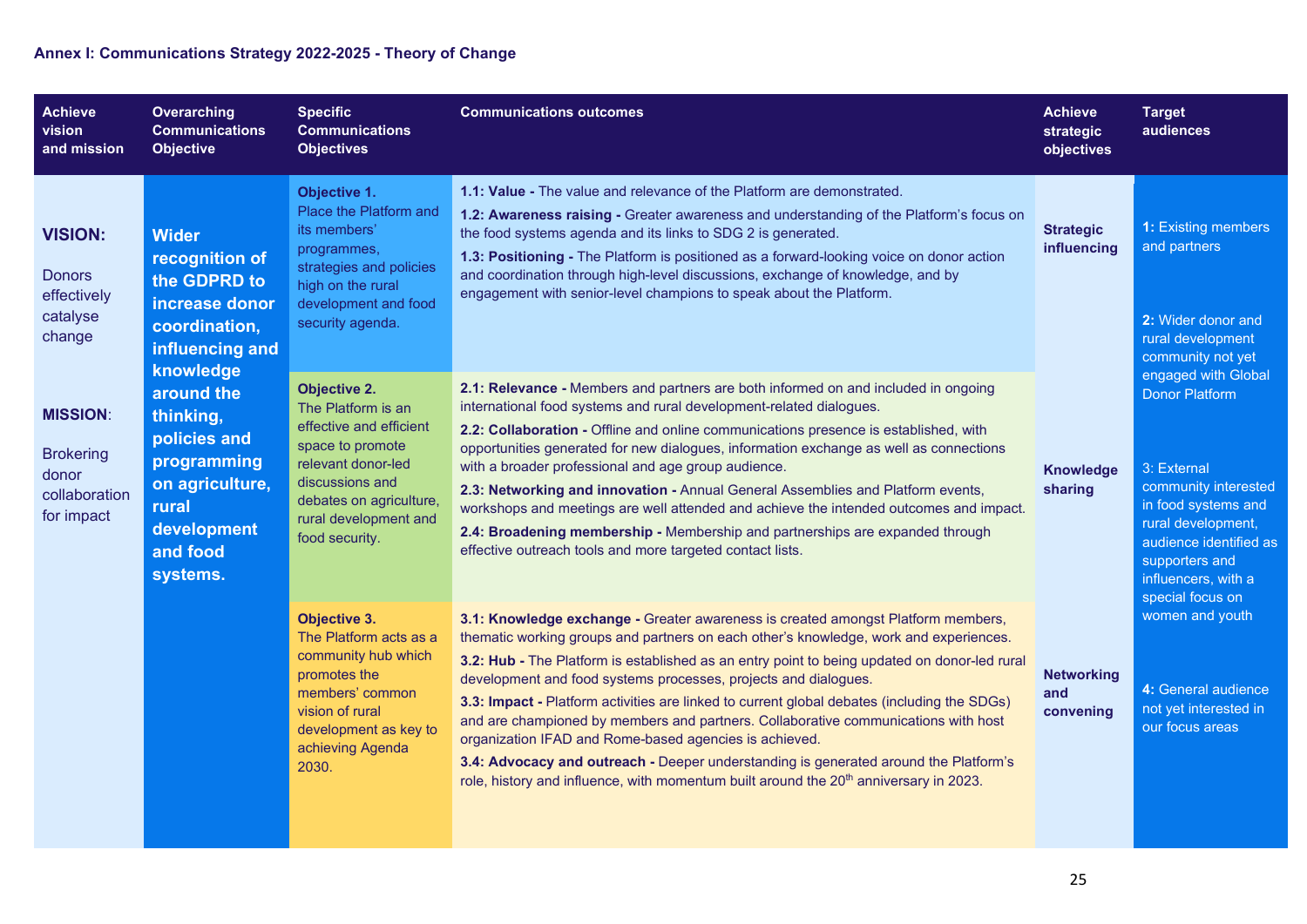| <b>Channels and Tools</b>  | <b>Communications activity</b> | <b>Description</b>                                                                                                                                                                                                                                            | <b>Communications</b><br><b>Outcomes</b>                                                                                                     | <b>Indicator</b>                                                                                                                                                                                                                                                      |
|----------------------------|--------------------------------|---------------------------------------------------------------------------------------------------------------------------------------------------------------------------------------------------------------------------------------------------------------|----------------------------------------------------------------------------------------------------------------------------------------------|-----------------------------------------------------------------------------------------------------------------------------------------------------------------------------------------------------------------------------------------------------------------------|
| <b>Social Media</b>        | <b>LinkedIn</b>                | LinkedIn acts as the primary social media tool of the Platform.<br>Updates on Platform activities and events are posted, as well as<br>thematic posts for relevant international and UN thematic days and<br>global events.                                   | $1.1:$ Value<br>1.2: Awareness raising<br>1.3: Positioning<br>2.1: Relevance<br>2.2: Collaboration<br>3.1: Knowledge exchange<br>3.3: Impact | 1 post per week, frequency could vary according to<br>content availability and number of relevant<br>thematic days<br>15% increase in number of followers and<br>engagement rate per year<br>Scheduling tool implemented<br>Calendar of relevant posting days created |
|                            | <b>Twitter</b>                 | Twitter is tertiary social media tool of the Platform.                                                                                                                                                                                                        | 1.2: Awareness raising<br>1.3: Positioning<br>2.1: Relevance<br>3.1: Knowledge exchange                                                      | 1 tweet per week<br>Scheduling tool implemented<br>Calendar of relevant posting days created                                                                                                                                                                          |
|                            | <b>Instagram</b>               | Usage to be explored for future use.                                                                                                                                                                                                                          | 1.2: Awareness raising<br>1.3: Positioning<br>2.1: Relevance<br>3.1: Knowledge exchange                                                      | Evaluation completed and possible new account<br>by end of 2022                                                                                                                                                                                                       |
|                            | YouTube                        | The YouTube channel is the space for the Platform's longer video<br>content like extended interviews and event recordings.                                                                                                                                    | 1.2: Awareness raising<br>1.3: Positioning<br>2.1: Relevance<br>3.1: Knowledge exchange                                                      | All public Platform events and interviews are<br>posted on YouTube                                                                                                                                                                                                    |
| <b>Website and content</b> | <b>New website</b>             | New fit-for-purpose website on WordPress with revised design and<br>site map for optimal user experience and knowledge exchange.<br>Includes new knowledge hub pages and search functions.                                                                    | $1.1:$ Value<br>1.2: Awareness raising<br>1.3: Positioning<br>2.1: Relevance<br>2.2: Collaboration<br>3.1: Knowledge exchange<br>3.3: Impact | 1 Platform website on WordPress, Extension<br>updates as necessary.                                                                                                                                                                                                   |
|                            | <b>Blogs</b>                   | These include web articles from members and partners, sharing<br>insights, opinions and knowledge. These can also be produced in<br>partnership with IFAD's communications division for wider<br>outreach through the IFAD website and social media channels. | 1.3: Positioning<br>3.1: Knowledge exchange<br>3.2: Hub<br>3.3: Impact                                                                       | 4 blogs per year                                                                                                                                                                                                                                                      |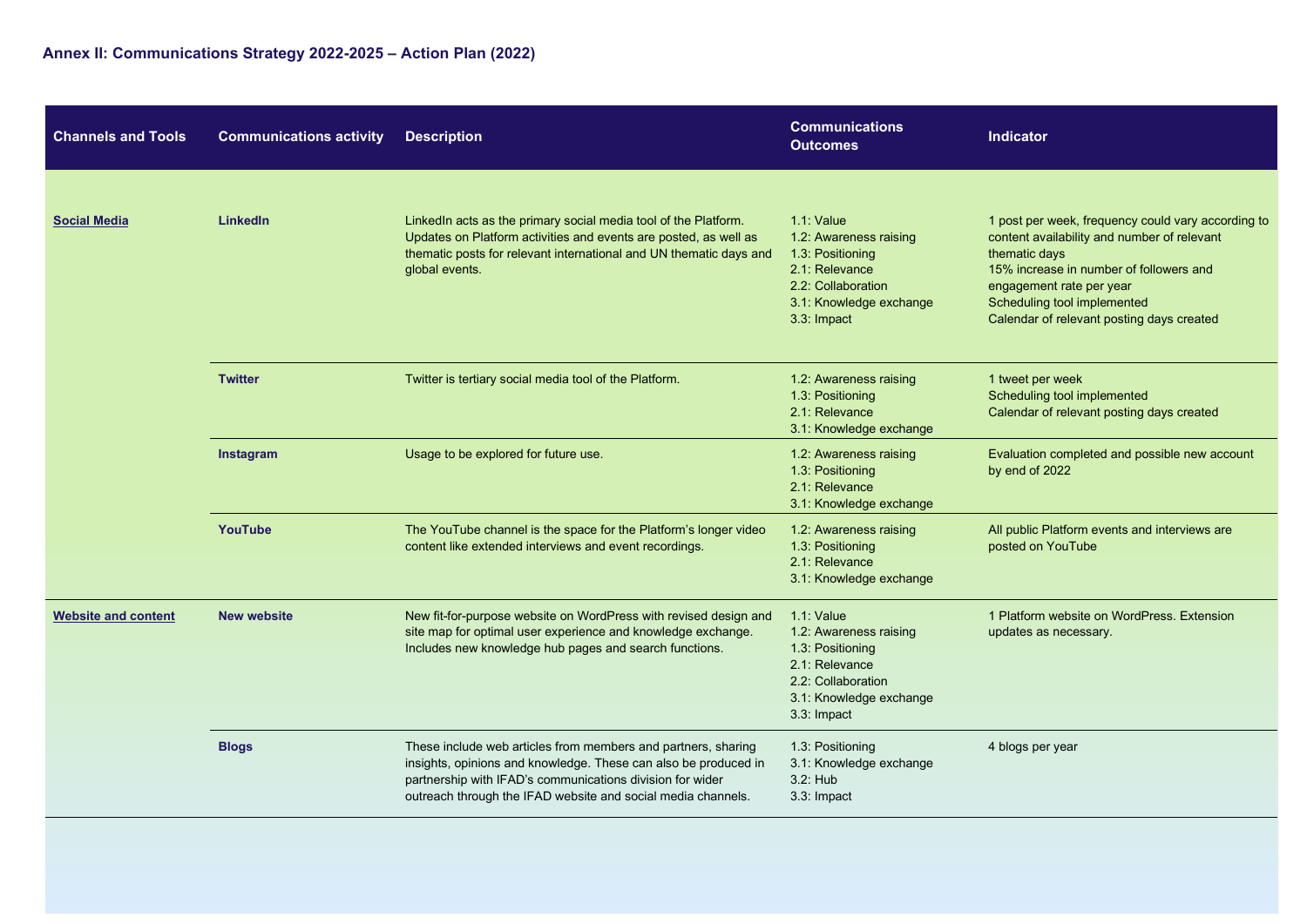|               | <b>Meet our Members and</b><br><b>Partners Interview Series</b> | These interviews will be web recorded, edited and transcribed for a<br>range of web and social media content.                                                                                                  | 1.3: Positioning<br>2.1: Relevance<br>3.1: Knowledge exchange.<br>3.3: Impact<br>3.4: Advocacy and outreach                                                                                                  | 8 interviews per year                                         |
|---------------|-----------------------------------------------------------------|----------------------------------------------------------------------------------------------------------------------------------------------------------------------------------------------------------------|--------------------------------------------------------------------------------------------------------------------------------------------------------------------------------------------------------------|---------------------------------------------------------------|
|               | <b>Podcast Series</b>                                           | The first four podcast segments are part of IFAD's larger podcast<br>series. After these four, podcasts are the Platform's own audio<br>content.                                                               | 3.1: Knowledge exchange<br>3.2: Hub<br>3.3: Impact<br>3.4: Advocacy and outreach                                                                                                                             | 6 podcast episodes per year                                   |
|               | <b>Event articles</b>                                           | After each Platform event, an article describing the event is written<br>and posted to the website.                                                                                                            | 1.3: Positioning<br>2.1: Relevance<br>3.1: Knowledge exchange.<br>3.3: Impact<br>3.4: Advocacy and outreach                                                                                                  | One article for each event                                    |
|               | <b>Current events and policies</b>                              | Populate website with news, policies and strategies from member<br>and partner organizations.                                                                                                                  | 3.1: Knowledge exchange<br>3.2: Hub                                                                                                                                                                          | Weekly horizon scan to update website                         |
|               | <b>Recommendations Database</b>                                 | The recommendations database is complete and regularly updated<br>with new publications. Database usage steers more views to the<br>Platform website.                                                          | 3.1: Knowledge exchange                                                                                                                                                                                      | Database completed, launched and updated once<br>per quarter. |
| <u>Events</u> | <b>AGA</b>                                                      | The Platform's Annual General Assembly will be held in hybrid<br>format in June 2022. The standard timetable should be once a<br>year and based on a specific focus relevant to current events and<br>debates. | 1.1: Value<br>1.2: Awareness raising<br>1.3: Positioning<br>2.1: Relevance<br>2.2: Collaboration<br>2.3: Networking and innovation<br>3.1: Knowledge exchange<br>3.3: Impact                                 | 1 AGA per year                                                |
|               | <b>Timely, open events</b>                                      | Webinars and workshops based on current news and events, with<br>high-level keynote speakers and panelists                                                                                                     | $1.1:$ Value<br>1.2: Awareness raising<br>1.3: Positioning<br>2.1: Relevance<br>2.2: Collaboration<br>2.3: Networking and innovation<br>2.4: Broadening membership<br>3.1: Knowledge exchange<br>3.3: Impact | 2 events per year                                             |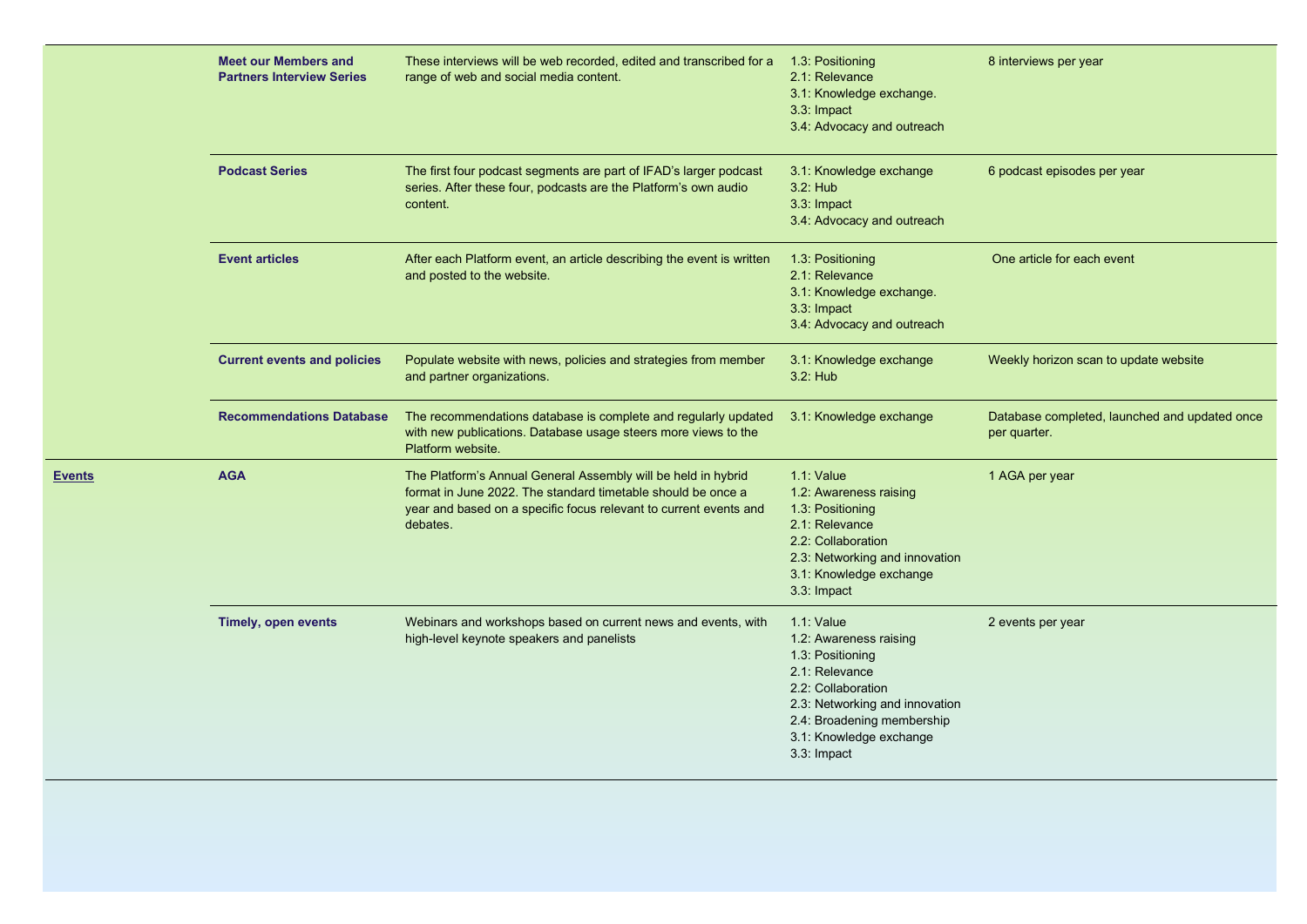|                              | <b>Closed donor/member</b><br>events            | Private conversations and round table discussions for honest and<br>open donor conversations, following Chatham House Rules | $1.1:$ Value<br>1.2: Awareness raising<br>1.3: Positioning<br>2.1: Relevance<br>2.2: Collaboration<br>2.3: Networking and innovation<br>3.1: Knowledge exchange<br>3.3 Impact | 2 events per year                                                                                                                   |
|------------------------------|-------------------------------------------------|-----------------------------------------------------------------------------------------------------------------------------|-------------------------------------------------------------------------------------------------------------------------------------------------------------------------------|-------------------------------------------------------------------------------------------------------------------------------------|
|                              | <b>Thematic Working Group-</b><br>led events    | Webinars and discussions based on topics of interest to the<br><b>Thematic Working Groups</b>                               | 2.3: Networking and innovation<br>3.1: Knowledge exchange.<br>3.2: Hub<br>3.3: Impact                                                                                         | 2 events for the Rural Youth Employment TWG<br>2 events for the Land Governance TWG<br>2 events for the SDG2 Roadmap TWG            |
| <b>Advocacy and Outreach</b> | <b>Newsletter - eUpdate</b>                     | The e-newsletter updates members on the activities of the<br>Platform.                                                      | 3.1: Knowledge exchange                                                                                                                                                       | 4 eUpdate newsletters sent per year<br>New design in second half of 2022<br><b>MailChimp implemented</b><br>Email lists updated     |
|                              | <b>Newsletter - thematic</b>                    | Short run e-newsletters focused on delivering news and updates<br>on a particular theme pertinent to Platform members.      | 1.2: Awareness raising<br>2.1: Relevance<br>3.1: Knowledge exchange                                                                                                           | Runs of up to six months, only when necessary                                                                                       |
|                              | <b>Annual Report</b>                            | The Platform's year in review publication.                                                                                  | $1.1:$ Value<br>1.2: Awareness raising<br>1.3: Positioning                                                                                                                    | 1 Annual Report distributed to members and<br>published on the website. Also in print version for<br>in-person events and meetings. |
|                              | <b>Flagship Platform</b><br><b>Publications</b> | Flagship reports produced by the Platform Secretariat and<br>endorsed by the Platform Board.                                | 1.3: Positioning<br>2.1: Relevance<br>3.1: Knowledge exchange                                                                                                                 | At least 1 per year                                                                                                                 |
|                              | <b>Refreshed visual identity</b>                | Modernized and technically updated logo and visual identity<br>elements.                                                    | $1.1:$ Value<br>1.2: Awareness raising<br>1.3: Positioning                                                                                                                    | Completed by second quarter 2022                                                                                                    |
|                              | <b>Advocacy brochure</b>                        |                                                                                                                             | 1.2: Awareness raising<br>2.4: Broadening membership<br>3.4: Advocacy and outreach                                                                                            | One brochure completed by 2022                                                                                                      |
|                              | <b>Advocacy presentation slide</b><br>deck      |                                                                                                                             | 1.2: Awareness raising<br>2.4: Broadening membership<br>3.4: Advocacy and outreach                                                                                            | One slide deck completed by 2022                                                                                                    |